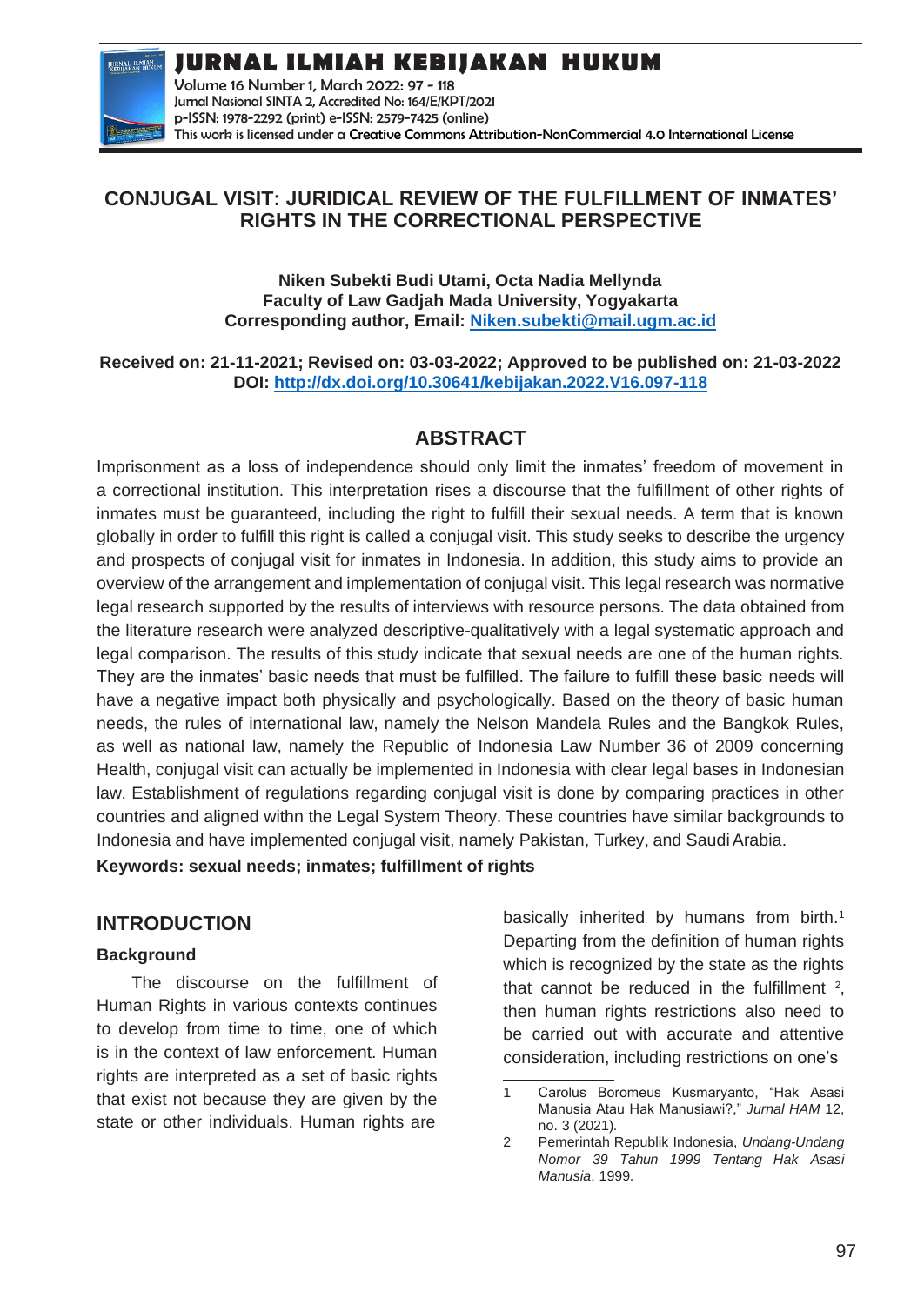independence. The loss of independence, such as imprisonment and confinement, is a tangible manifestation of these restrictions.

Imprisonment as a type of penalty for loss of independence should only limit/eliminate human rights in the form of a person's right to freedom. This limitation/elimination to freedom particulary is to limit one's movement within a certain period of time by placing him/ her in a correctional institution. However, Barda Nawawi Arief stated that it is not only freedom that is deprived of in prison, but also a person's normal sexual life. It is because in prisons homosexual relationships and masturbation often occur among inmates.<sup>3</sup> Various forms of sexual violence also occur in prisons. Choosing to be sexually active or not, have consensual sex, and have a satisfying, safe, and enjoyable sexual life are all part of Sexual and Reproductive Health Rights (SRHR)<sup>4</sup> . SRHR is a part of human rights, where the SRHR component intersects with other human rights components such as the right to life, the right to be free from torture, and the right to privacy <sup>5</sup> . SRHR is divided into sexual health rights, reproductive health rights, sexual rights, and reproductive rights.<sup>6</sup> Sexual health rights and reproductive health rights are derivatives of health rights.This right guarantees a person to enjoy the maximum physical and mental health from sexual and reproductive activities.<sup>7</sup> Meanwhile, sexual rights are the rights to freedom, equality, privacy, autonomy, integrity, and dignity of

all people related to sexuality.<sup>8</sup> Reproductive rights are basic rights that guarantee the freedom of each couple and individual to decide freely and responsibly regarding the number, distance and time to have children and to obtain information  $9$ 

The paradigm shifting, in sentencing system from getting punishment to the idea of giving treatment, is marked by the shift from a prison system to a correctional system.<sup>10</sup> The change into a correctional system is intended to shift the emphasis on the element of revenge to rehabilitation and social reintegration. It is conducted by making inmates aware of their mistakes, no longer having the will to commit crimes, and can return to be responsible citizens.<sup>11</sup> This change is based on the idea that the treatment and development of inmates refer to the existence of human rights which is manifested in Article 5 letter f of Law Number 12 of 1995 concerning Corrections (Correctional Law) which mentions that losing independence is the only penalty for inmates. In the explanation of the Article, it is stated that the inmates<sup>12</sup> still get their other rights like humans should do.

The fulfillment of the need for sexual activities in the context of SRHR can be actualized in the concept of a conjugal visit. Conjugal visit is made by a spouse(husband/ wife) of an inmate for several hours/day privately in a provided room. During visiting times, inmates and their partners may have sexual activities. This concept has appeared in Indonesia sporadically in several prisons known as *Bilik Asmara* or A Love Booth.

*<sup>3</sup>* Barda Nawawi Arief, *Kebijakan Legislatif Dalam Penanggulangan Kejahatan Dengan Pidana Penjara* (Semarang: Badan Penerbit UNDIP, 1996), hlm. 42.

<sup>4</sup> International Planned Parenthood Federation (IPPF), *Sexual Rights: An IPPF Declaration*  (London: International Planned Parenthood Federation (IPPF) Publisher, 2008), hlm. 16-21. 5 *Ibid.*, hlm. 10-11.

<sup>6</sup> Rano Indradi Sudra et al., *Etika Profesi Dan Hukum Kesehatan Dalam Praktik Kebidanan*  (Medan: Yayasan Kita Menulis, 2021), hlm. 45-46.

<sup>7</sup> International Planned Parenthood Federation (IPPF), *Op.cit.,* hlm. 17.

*<sup>8</sup> Ibid,* hlm. 12*.*

<sup>9</sup> United Nations, *Report of the International Conference on Population 1984* (New York: United Nations, 1984), hlm. 57.

<sup>10</sup> Dwi Elyana Susanti, "Optimalisasi Pelaksanaan Tugas Pembimbing Kemasyarakatan Dalam Revitalisasi Pemasyarakatan," *Jurnal Ilmiah Kebijakan Hukum* 14, no. 1 (2020): 141-162.

<sup>11</sup> Pemerintah Republik Indonesia, *Undang-Undang Nomor 12 Tahun 1995 Tentang Pemasyarakatan*, 1995.

<sup>12</sup> *Ibid*.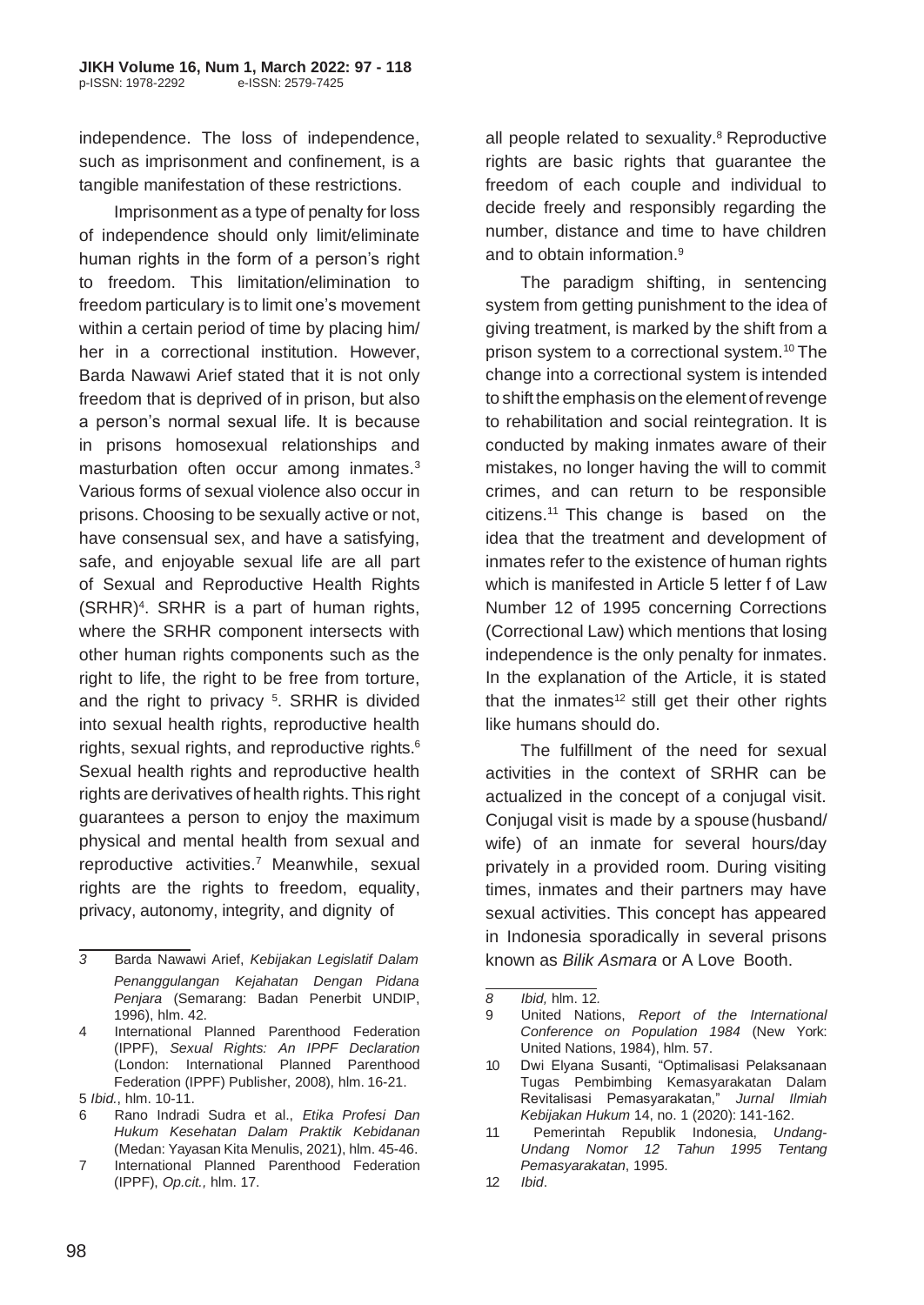However, conjugal visit are carried out without a clear legal framework, such as in Ciangir Prison, Kendal Open Prison, and Nusakambangan Prison.<sup>13</sup> In fact, sexual rights have been recognized and regulated in international law, namely the Nelson Mandela Rules and the Bangkok Rules, as well as national law, namely the Republic of Indonesia Law Number 36 Year 2009 concerning Health. Regarding the inmates' sexual need fulfillments through conjugal visit, the absence of a clear legal framework of this need causes the practice of renting love booths in prisons. This practice benefits certain groups, such as in the case of bribery of the Head of Sukamiskin Prison inBandung in 2018. The love booths built by the Ministry of Law and Human Rights are still insufficient to fulfill the rights of inmates. Therefore, it is necessary to have a juridical review of the implementation and regulation of conjugal visit as the fulfillment of human rights in a correctional perspective.

#### **Research Questions**

- 1. How is the urgency of conjugal visit to fulfill the sexual rights of inmates in prisons?
- 2. How are the prospects for regulating and implementing conjugal visit in the correctional system in Indonesia?

#### **Aims**

- 1. To describe the urgency of conjugal visit to fulfill the sexual rights of inmates in the Correctional Institution.
- 2. To describe and recommend the prospect of setting up a conjugal visit in the Regulation of the Minister of Law and Human Rights and its implementation in the correctional system in Indonesia

#### **Research Methods**

#### **1. Approach**

This research was normative research, based on literature study. In addition, this research was strengthened by the results of interviews with resource persons. The nature of this research was explanatory. It is because this research was the development study on previousresearchandwascarriedouttoenrich the mind with new knowledge. In addition, there were not many information related to the topic of this research. The approach used in this research were legal systematics and comparative law. The legal systematic approach means that the research was carried out by tracing the systematic linkages between basic laws, both instrumental and operational in the context of law enforcement in society. This study aimed to explore the systematic linkage between legal substances in the laws and regulations in Indonesia such as Law Number 36 of 2009 and Law Number 12 of 1995, the legal structure in the form of the availability of legal apparatus, as well as legal culture in viewing the biological rights of inmates to be able to construct the ideal concept of conjugal visit in fulfilling the rights of inmates. Likewise, the comparative law approach was carried out by comparing the practice of conjugal visit in prisons in several countries such as Pakistan, Turkey, and Saudi Arabia. The evaluative comparative research, which was used to see whether the existing law contributing to the achievement of the goal, will be useful for answering the problem of what must be regulated by law in order to contribute to achieving the goal<sup>14</sup> This legal research analyzed the legal substance that exists in various countries in regulating conjugal visit on the fulfillment of inmates' rights. It was done in order to answer

<sup>13</sup> Erandhi Hutomo Saputra, "Dirjen PAS Sudah Sediakan Bilik Asmara Di 3 Lapas," *Kumparan*, accessed March 26, 2021.

<sup>14</sup> Kees Waaldijk, *The Character of Scholarly Legal Research: Paradigms, Problems, Questions, Hypotheses, Sources, Methods* (Leiden, 2009), hlm. 2-3.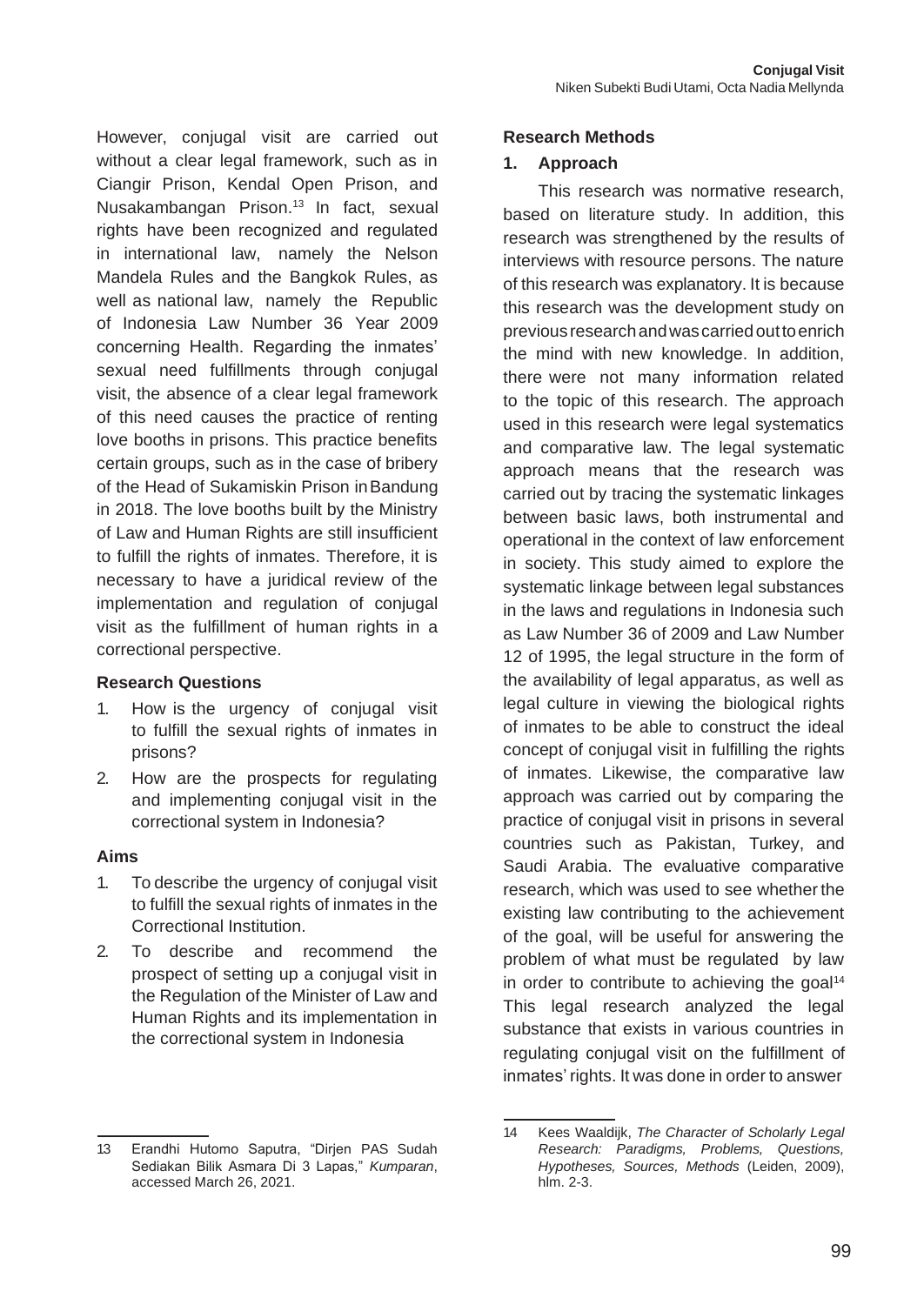what must be regulated by law or the ideal concept of conjugal visit in fulfilling the rights of inmates.

Although research on conjugal visit had been carried out before, the previous studies generally focused only on the urgency or the importance of conjugal visit in Indonesia. Meanwhile, this study has a more extensive focus by not only describing the urgency of conjugal visit but also providing a concrete picture related to the concept of the ideal conjugal visit in Indonesia. Several similar studies include a study entitled *Juridical Review of the Urgency of Conjugal Visit Policy as Fulfillment of Rights for Inmates* written by Ni Nyoman Ome Tania Langden and I Nengah Suantra in Kertha Wicara Journal, Vol. 7, No. 4,August 2018. This legal research discussed conjugal visit as a form of fulfilling biological needs guaranteed in Law Number 36 of 2009 and its fulfillment is an urgency because there are many deviations against sexual objects in prisons.<sup>15</sup>

Other previous research that is also related to conjugal visit is legal research entitled *Conjugal visit for Inmates to Meet Biological Needs (Studies in Class I Correctional Institution in Malang City)* written by Erwina Suhaila, Rahmatul Hidayati, and Budi Parmono in Dinamika Journal, Vol. 27, No. 9, January 2021. This legal research discussed the condition of the Malang City Class I prison which experienced overcapacity with a total of 3150 inmates from what should only accommodate 1280 people. Due to the absence of a legal basis, the prison had not implemented a conjugal visit system. The reasons why conjugal visit was not implemented in the prison was due to the absence of laws and regulations

that regulate it, minimal human resources, lack of adequate facilities/infrastructure, and the advantage and disadvantage of conjugal visit. At last, Malang City Class I prison accomodates biological needs of their inmates by giving alternative programs such as Family Visiting Leave (CMK).<sup>16</sup> Although the two studies have described the urgency of conjugal visit in Indonesia through their respective perspectives and construction of arguments, none of them provide a concrete picture regarding the ideal concept of establishing a legal system related to conjugal visit in Indonesia. It includes the regulation in positive law, improvement of the legal structure in Indonesia as a support, as well as the formation of legal culture that is needed in the community to support the implementation of conjugal visit in a conducive manner. A discussion of these topics can be found in this legal research.

#### **2. Data Collection Method**

This type of research was normative. The data in this study was secondary data. Secondary data collection applied document studies as a collection tool. The object of document study included primary legal materials, secondary legal materials, and tertiary legal materials.<sup>17</sup>

a. Primary legal materials

Primary legal materials are binding legal materials. Primary legal materials generally consist of various laws and regulations and jurisprudence. The laws and regulations which are used including regulations in the international scope such as the Nelson Mandela Rules and the Bangkok Rules, as well as in the national scope such as Law

<sup>15</sup> Ni Nyoman Ome Tania Langden and I Nengah Suantra, "Tinjauan Yuridis Urgensi Kebijakan Conjugal Visit Sebagai Pemenuhan Hak Bagi Narapidana," *Jurnal Kertha Wicara* 7, no. 4 (2018): 1-15.

<sup>16</sup> Erwina Suhaila, Rahmatul Hidayati, and Budi Parmono, "Conjugal Visit Bagi Narapidana Untuk Memenuhi Kebutuhan Biologis (Studi Di Lembaga Pemasyarakatan Kelas I Kota Malang)," *Jurnal Dinamika* 27, no. 9 (2021): 1295–1311.

<sup>17</sup> Soerjono Soekanto, *Pengantar Penelitian Hukum* (Jakarta: UI Press, 1982), hlm. 52.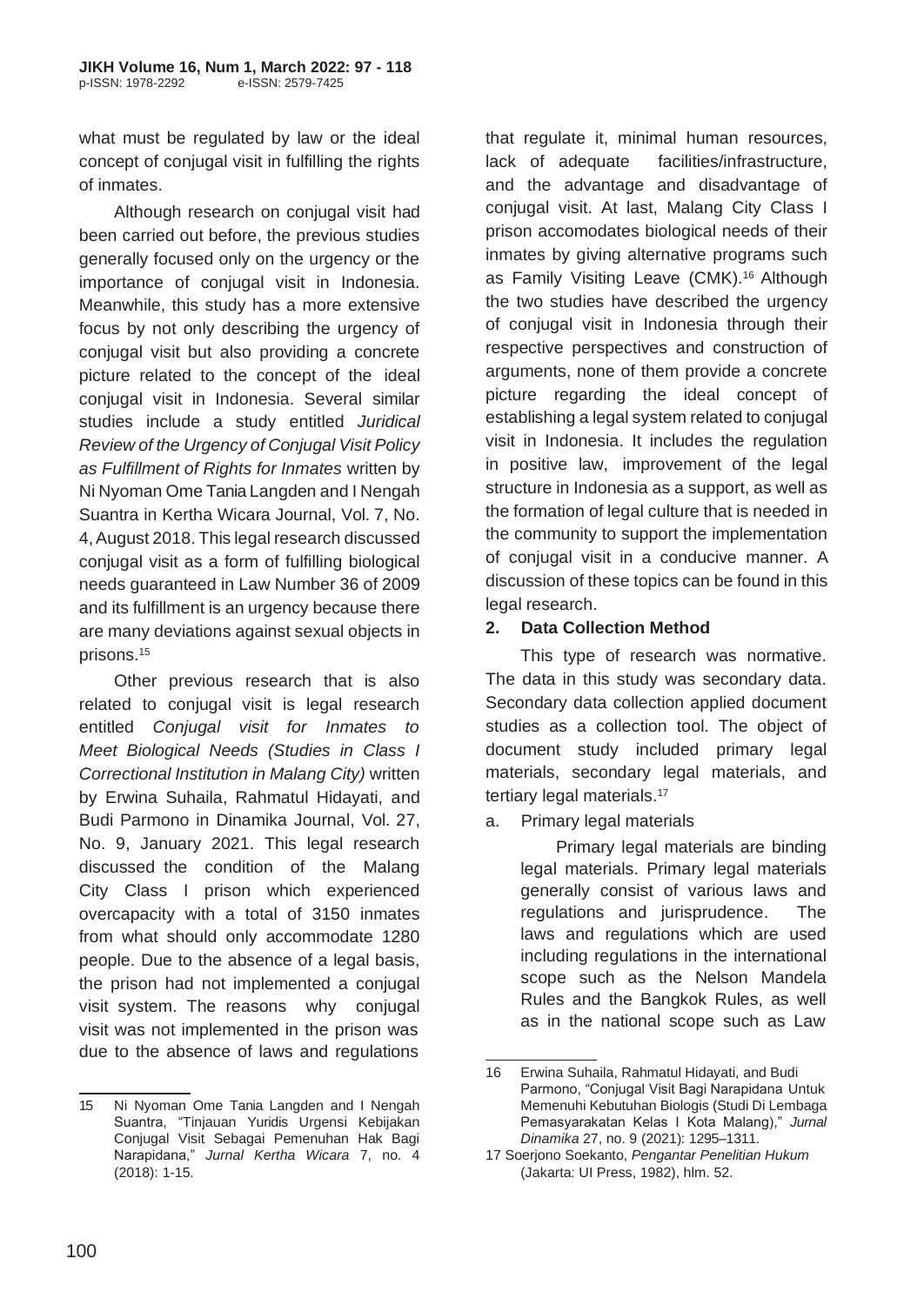Number 36 of 2009 concerning Health and Law Number 12 of 1995 concerning Corrections.

b. Secondary legal material

Secondary legal material is an explanation of the primary legalmaterial. This study used books, journals, articles, as well as the results of some research. The researches were carried out both online and offline related to research topics, such as books, journals, articles, and research results on the topics of correctional, health insurance, sexual rights, sexual health fulfillment of inmates' rights, and conjugal visit.

c. Tertiary legal materials

Tertiary legal materials, namely materials that provide instructions/ explanations on primary and secondary legal materials. The tertiary legal materials used in this study are the Legal Dictionary, the Great Indonesian Dictionary, and so on.

This research was strengthened by interviews to support the research data <sup>18</sup> The resource persons in the study were (1) Prof. Eddy O. S Hiariej, SH, M. Hum, Deputy Minister of Law and Human Rights of the Republic of Indonesia and a lecturer at the Department of Crime, Faculty of Law UGM. (2) Prof. Dr. dr Soewadi, MPH, Sp. KJ (K) Judicial psychiatrist and lecturer at the Faculty of Medicine UGM who has competence in Sexology (3) Doctor Nugrahaningtyas, a doctor specializing in sexual health, and (4) Dr. Iqrak Sulhin, Lecturer at the Department of Criminology, FISIP, University of Indonesia, compiler of the Correctional Blueprint.

The sampling technique in this study was carried out using a non-random sampling technique which did not provide an opportunity for all individuals or parties involved in the research to be selected as sample. The type of sampling used in this study was purposive

sampling. It means that the sample method was done based on certain criteria, namely the research subjects were selected based on the consideration that they have a relationship with the problem under the study.<sup>19</sup>

#### **3. Data Analysis Techniques**

The normative legal research conducted by the author focused more on library research, with an approach to the legal system and comparative law. Regarding the urgency of conjugal visit to fulfill the sexual rights of inmates, the author referred to Maslow's theory of basic human needs, the Nelson Mandela Rules, the Bangkok Rules and the Health Law. Meanwhile, to discuss the prospects for regulating and implementing conjugal visit in Indonesian correctional system, the comparison of conjugal visit in several countries was described. In addition, Friedman's theory of the legal system was used for the prospect of conjugal visit implementation in Indonesia.

Data analysis was carried out using qualitative methods which resulted in a descriptive-analytical analysis.<sup>20</sup> In compiling and analyzing data, deductive reasoning was used, namely a way of thinking starting from general things to specific conclusions.

# **DISCUSSION**

#### **1. The Urgency of Conjugal Visit in Fulfilling the Sexual Rights of Inmates**

A penalty is defined as suffering intentionally given by the state to a person as a reaction to his/her actions that violate criminal law.<sup>21</sup>Therefore, if someone commits a criminal act (an act that violates the criminal

<sup>18</sup> Waaldijk, *Op.cit.,* hlm. 6.

<sup>19</sup> Valentinus, "Budaya Sabung Ayam Dalam Perspektif Hukum Pidana Dan Kriminologi" (*Skripsi*, Universitas Hasanuddin, 2013), hlm. 48.

<sup>20</sup> Ronny Hanitijo Soemitro, *Metode Penelitian Hukum Dan Jurimetri* (Jakarta: Ghalia Indonesia, 1988), hlm. 35.

<sup>21</sup> Eddy O.S. Hiariej, *Prinsip-Prinsip Hukum Pidana Edisi Revisi* (Yogyakarta: Cahaya Atma Pustaka, 2016), hlm. 36-37.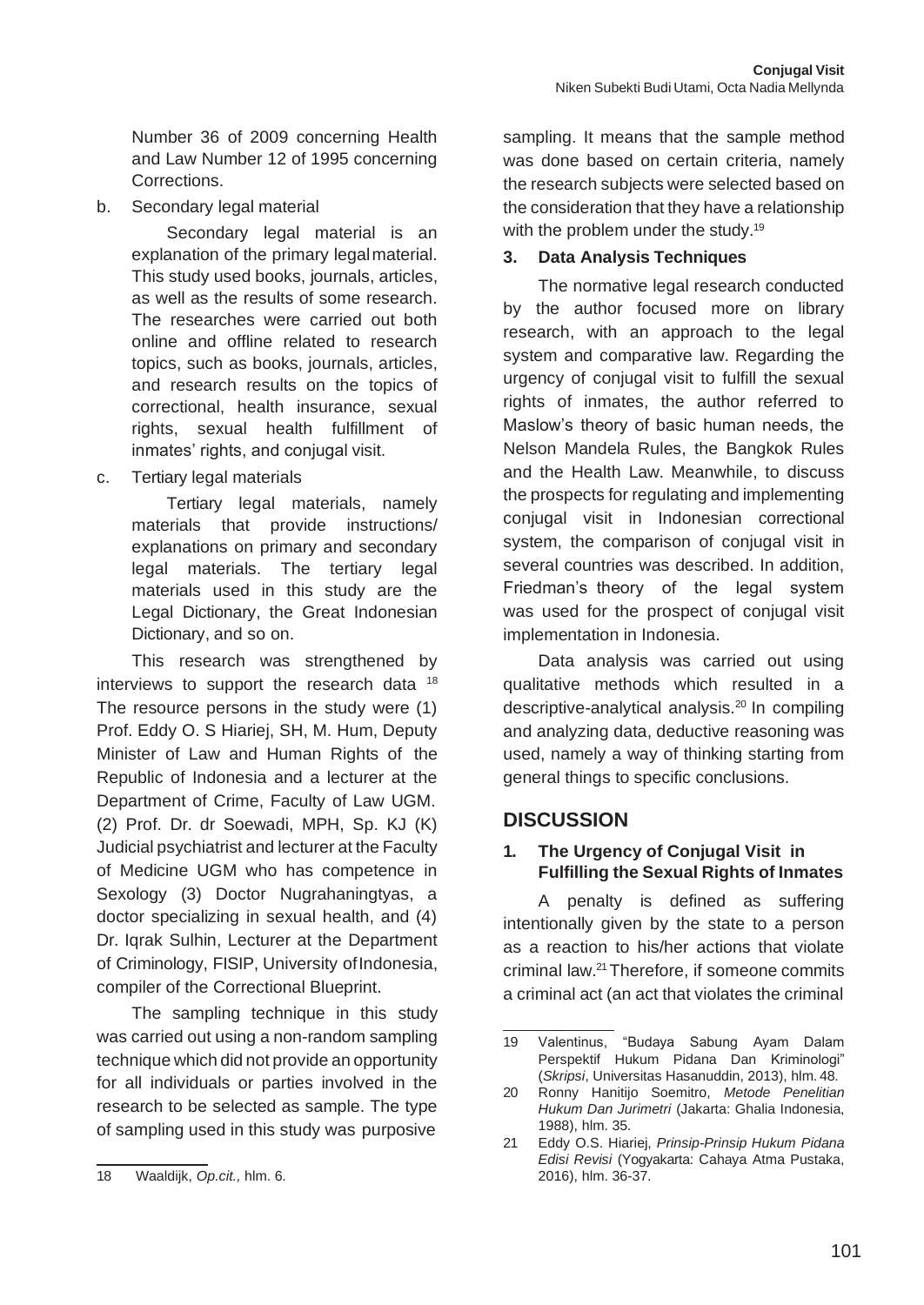law), that person is given a penalty in the form of restrictions and even revocation of certain rights. One form of criminal sanctions that significantly limits a person's rights is imprisonment. Imprisonment is also referred to as a penalty of loss of independence which takes the form of deprivation of the convict's $22$ freedom by being placed in prison.

It is stated in the Correctional Law that a prisoner has the rights, $23$  1) to worship according to his religion or belief; 2) to receive treatment, both spiritual and physical care, 3) to get education and teaching, 4)to obtain health services and proper food, 5) to submit a complaint, 6) to obtain reading materials and participate in other mass media broadcasts that are not prohibited, 7) to get wages or premiums for the work done, 8) to receive visits from family, legal counsel, or certain other persons, 9)to get a reduction in the criminal period (remission), 10) to get opportunities for assimilation including leave to visit family, 11) to get parole, 12) to get leave before being released, and 13) to obtain other rights in accordance with the applicable laws and regulations.<sup>24</sup> One of the rights of inmates highlighted in this discussion is the right to "accept family visits". In connection with the implementation of this right, the term "conjugal visit" is known. Conjugal visit is an opportunity for physical contact granted to a prisoner and the prisoner's spouse usually in the form of an overnight stay at the prison.*<sup>25</sup>*

Prisoner's rights in Indonesia are regulated in the Correctional Law, while in international instruments the rules that provide protection for inmates, namely the Standard Minimum Rules for the Treatment of

Inmatesor (SMR) also known as the Nelson Mandela Rules.<sup>26</sup> In Article 58 number 2, It clearly states that conjugal visit are allowed and there must be equality between men and women and are carried out in a place that has been provided with due regard to safety and dignity.<sup>27</sup> Another international instrument that provides protection for inmates is the Bangkok Rules. Article 27 of the Bangkok Rules contains a statement similar to Article 58 number 2 of the SMR which essentially states that conjugal visit is allowed and there must be equality between women and menin its implementation.<sup>28</sup> The Law of the Republic of Indonesia Number 36 of 2009 concerning Health also stipulates in Article 72 letter a that everyone has the right to live a healthy, safe reproductive and sexual life, and free from coercion and/or violence with a legal partner. It is explicitly stated in the article that everyone has the right to have reproductive life and sexual life. This article can justify the existence of conjugal visit in Indonesia in the future.

Conjugal visit in this discussion is prioritized for inmates who are married and have a legal partner. It is true that a prisoner's right to move freely outside the prison is taken, but the prisoner's right to fulfill his/her sexual needs cannot be revoked or eliminated.<sup>29</sup> This is in line with the statement of UI Criminologist, Iqrak Sulhin. In the interview the author had with Iqrak Sulhin, he said that

<sup>22</sup> Pemerintah Republik Indonesia, *Undang-Undang Nomor 12 Tahun 1995 Tentang Pemasyarakatan*.

<sup>23</sup> *Ibid*. 24 *Ibid*.

<sup>25</sup> Bryan A. Garner, *Black's Law Dictionary Ninth Edition* (St Paul: Thomson Reuters, 2009), hlm. 343.

<sup>26</sup> Penny Naluria Utami, "Keadilan Bagi Narapidana Di Lembaga Pemasyarakatan", *Jurnal Penelitian Hukum De Jure* 17, no. 3 (2017): 381-394.

<sup>27</sup> Austria, *The United Nations Standard Minimum Rules for the Treatment of Prisoners (the Nelson Mandela Rules)*, 1955.

<sup>28</sup> Bangkok, *United Nations Rules for the Treatment of Women Prisoners and Non-Custodial Measures for Women Offenders with Their Commentary (The Bangkok Rules)*, 2011.

<sup>29</sup> Suhaila, Hidayati, and Parmono, "Conjugal Visit Bagi Narapidana Untuk Memenuhi Kebutuhan Biologis (Studi Di Lembaga Pemasyarakatan Kelas I Kota Malang)", *Dinamika Jurnal Ilmiah Ilmu Hukum* 27, no. 9 (2021): 1295-1311.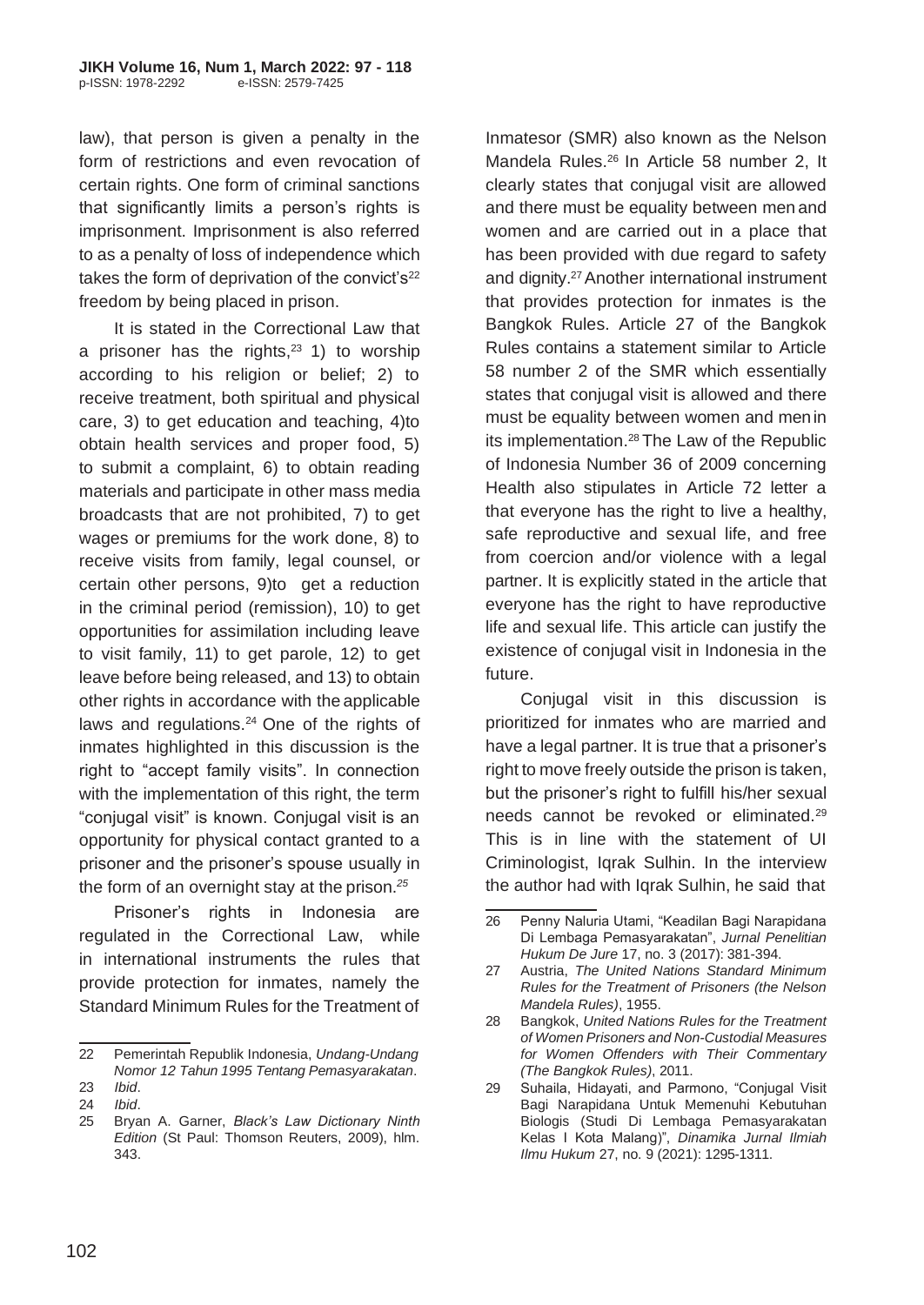the right to have sexual relations in prisons is one of the rights of inmates that should not be taken away. However, on the other hand, it should be noted that there are absolute rights and conditional rights. In the interview, Iqrak Sulhin stated that absolute rights include the right to eat, drink, and receive health services. Meanwhile, the right to have sexual relations is included in conditional rights. Iqrak Sulhin further explained that in implementing the conditional rights, various considerations must be taken into account and cannot be demanded by inmates immediately.

These rights can be harmonized with theories about basic human needs that exist in several views. First, the theory of Abraham Maslow as described in the pyramid as follows.<sup>30</sup>

#### **Figure 1. Maslow's Hierarchy of Needs/ Maslow's Pyramid**





Based on the picture above, there are several levels of needs, namely basic needs, psychological needs, and self-fulfillment needs. Basic needs consist of physiological needs and safety needs. Physiological needs are biological needs that humans need to survive, such as food, drink, shelter, clothing, sexual relations, and sleep. Meanwhile, the need for security is a human need for order,

predictability, and control in his/her life. The need for security can be met by the family or the community, such as the police, schools, health care, and so on. Psychological needs consist of the need for belonging and love, and the self-esteem needs.The need for belonging and love, for example, is the need for close relationships and friendships. Meanwhile, the need for self-esteem for example is prestige and a feeling of achievement. Then, the top level of the pyramid is the need for self-fulfillment which consists of the need to actualize oneself, one of which is to achieve one's full potential, including through creative activities. The needs at the lowest level, namely basic needs, must be met first. Then, a person can meet the needs at the next level, namely psychological needs, then selffulfillment needs. Based on this description, sexual needs are included in physiological needs which are classified as basic needs or the most important basic needs and have to be met first for survival and become the main thing that motivates human behavior.<sup>31</sup>

According to a study conducted by the Faculty of Medicine, Public Health, and Nursing in Gadjah Mada University, there are 5 basic human needs. They are safety needs, sexual needs, economic needs, spiritual needs, and innovation needs.<sup>32</sup> These five basic needs are related to each other. That makes all these five basic needs must be met accordingly.<sup>33</sup>

Therefore, the right to have sex is considered essential. Thus, the conjugal visit in Correctional Institutions deserves aspecial concern. On one occasion in 2011, Boyke Dian Nugraha expressed the urgency of conjugal

<sup>30</sup> Saul McLeod, "Maslow's Hierarchy of Needs," *Simply Psychology*, accessed April 4, 2021.

<sup>31</sup> Interview result with Soewadi, psychiatry expert in Gadjah Mada University, on 10<sup>th</sup> of September 2021.

<sup>32</sup> Wahyudi, *Kesehatan Reproduksi Remaja*  (Yogyakarta: Lab Ilmu Kedokteran Jiwa FK UGM, 2000), hlm. 5.

<sup>33</sup> Interview result with Soewadi, psychiatry expert in Gadjah Mada University, on 10<sup>th</sup> of September 2021.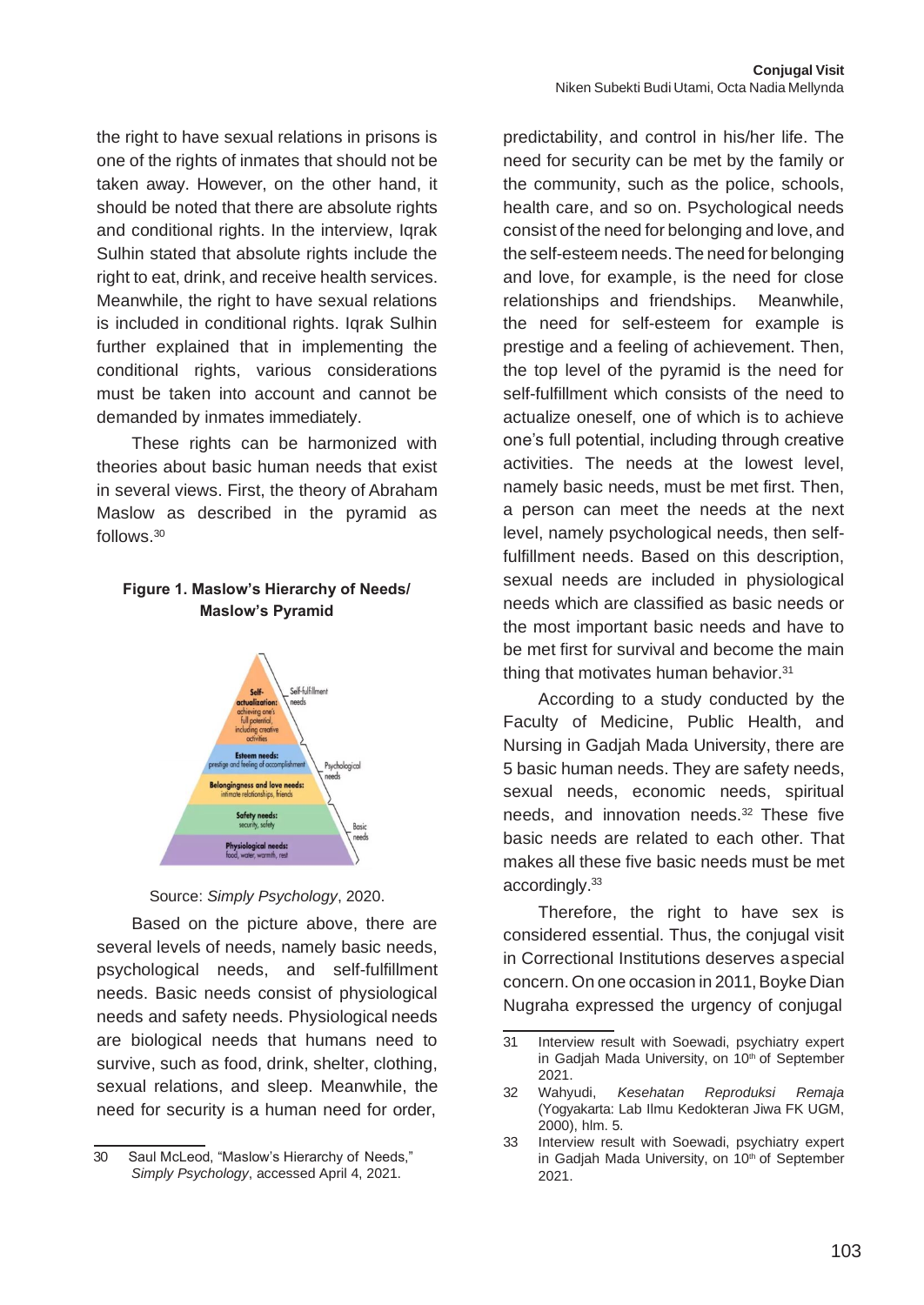visit for inmates. Boyke claimed "eventhough they are detained, sexual needs have to be fulfilled because it is one of biological needs just like eating and drinking, so it would be best if Correctional Institutions have specific rooms".<sup>34</sup>

According to a psychiatry expert in Gadjah Mada University, sexual satisfaction is a key component to health and well-being.<sup>35</sup> Soewadi expressed that since sex is a basic human need, it makes the primary fulfillment for the sexual needs can only be met by having sex. $36$  The sexual needs must be completely fulfilled because if it is not fulfilled properly, there is a sexual deviant behaviour probability. $37$  In accordance with Soewadi's opinion, Boyke shared several poor effects for people who cannot have their sexual needs fulfilled properly.<sup>38</sup>

The poor effects mentioned above are headaches, depressions, irritability, and suicide.<sup>39</sup> A study revealed that sexual activities in prisons can be in the form of masturbation, homosexual activities, fondling, kissing, raping, oral sex, making out, and fingering. However, these activities are considered not fully satisfy their sexual desire hence the inmates are depressed and it makes them have suicidal thoughts.<sup>40</sup>

- 36 Interview result with Soewadi, psychiatry expert in Gadjah Mada University, on 10<sup>th</sup> of September 2021.
- 37 Interview result with Soewadi, psychiatry expert in Gadjah Mada University, on 10<sup>th</sup> of September 2021.
- 38 "Dr Boyke: Untuk Penyaluran Seks, LP Perlu Miliki Ruang Khusus Bercinta", *Detik News*, accessed September 15, 2021.
- 39 *Ibid*.

Furthermore, Iqrak Sulhin presented two points of view over the lack of conjugal visit facility in Correctional Institutions or the effect of the inability to channel inmates' sexual desire. First, by observing a study about prison culture and prison society in the 1970s, lack of conjugal visit will cause homosexuality problems in prisons.<sup>41</sup> Second, according to a contemporary study, unfulfilled conjugal visit in the Correctional Institutions causes sexual abuse in the Correctional Institutions.<sup>42</sup> Based on these points of view, Iqrak Sulhin is inclined to discuss the second opinions which express the effect of unfulfilled conjugal visit in the Correctional Institutions that causes sexual abuse in the institution.<sup>43</sup> Sexual abuse in Correctional Institutions leads to other problem. One of which is the rising number of sexually transmitted disease like HIV-AIDS in a lot of Correctional Institutions.<sup>44</sup>

#### **2. Arrangement Prospect and Implementation of Conjugal Visit in Indonesia**

Prisons undergo a philosophical juridical change from an imprisonment system to a correctional system. Imprisonment system emphasizes on vengeance and surrender which is followed by detainment in prisons. Prisons in this sense are gradually seen as systems and facilities that are not compatible with rehabilitation and social reintegration process. The goals of rehabilitation and social reintegration are to make the inmates realized their mistakes, to no longer intend to commit criminal acts, and to get them ready to return

<sup>34</sup> "Dr Boyke: Untuk Penyaluran Seks, LP Perlu Miliki Ruang Khusus Bercinta", *Detik News*, accessed September 15, 2021.

<sup>35</sup> Interview result with Soewadi, psychiatry expert in Gadjah Mada University, on 10<sup>th</sup> of September 2021.

<sup>40</sup> Ely Rahmatika Nugrahani et al., "Sexual Activity of Male and Female Prisoners in Prison and The Impact on Sexual Orientation - A Systematic Review," in *Proceedings of the 9th International Nursing Conference* (SCITEPRESS - Science

and Technology Publications, 2018), 406–412. 41 Interview result with Iqrak Sulhin, Author of Cetak Biru Pemasyarakatan dan Akademisi Kriminologi Universitas Indonesia, on 12<sup>th</sup> of August2021.

<sup>42</sup> Interview result with Iqrak Sulhin, Author of Cetak Biru Pemasyarakatan dan Akademisi Kriminologi Universitas Indonesia, on 12<sup>th</sup> of August2021.

<sup>43</sup> Interview result with Iqrak Sulhin, Author of Cetak Biru Pemasyarakatan dan Akademisi Kriminologi Universitas Indonesia, on 12<sup>th</sup> of August2021.

<sup>44</sup> Interview result with Iqrak Sulhin, Author of Cetak Biru Pemasyarakatan dan Akademisi Kriminologi Universitas Indonesia, on 12<sup>th</sup> of August2021.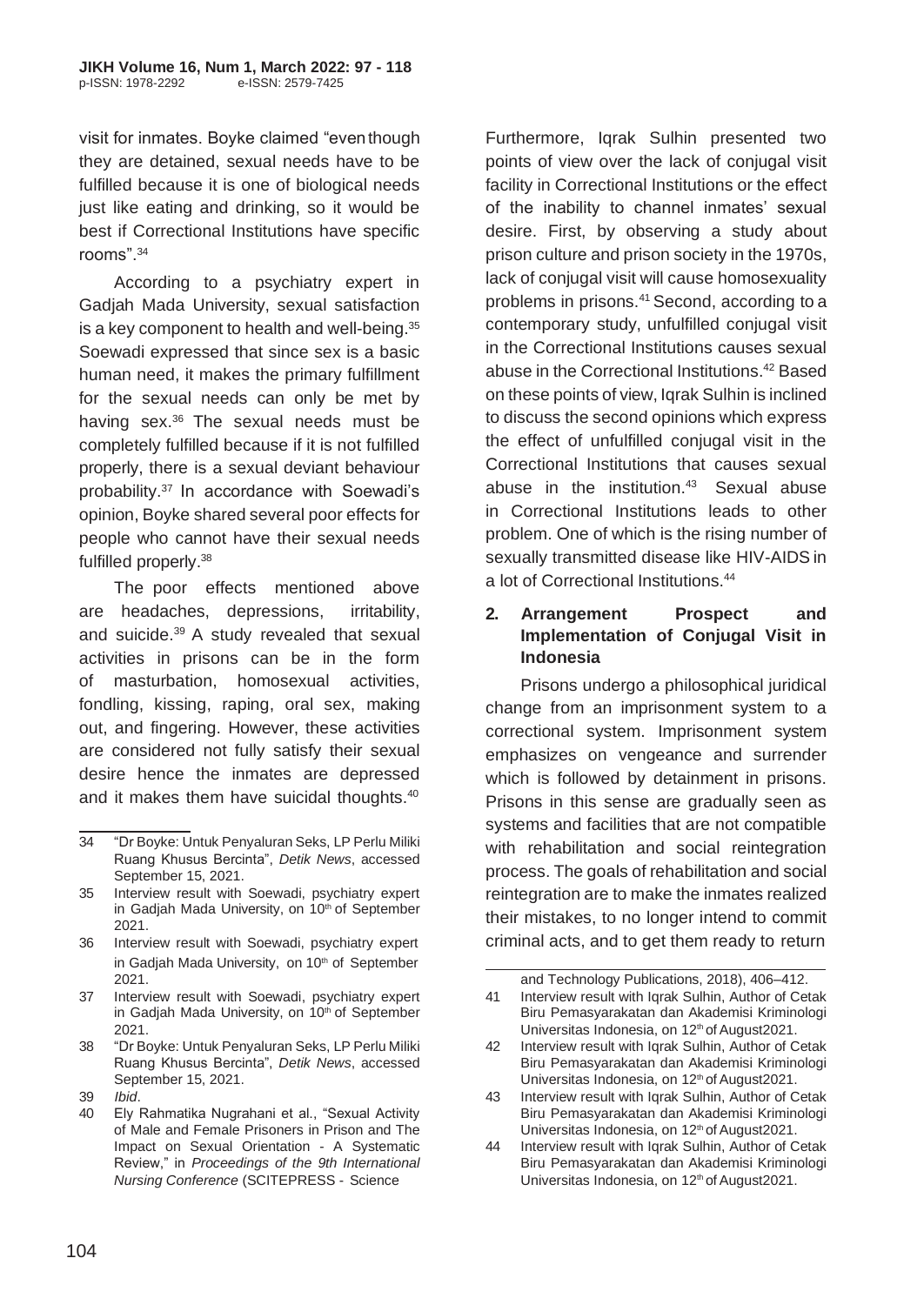to be responsible people for themselves, their families, and their societies.<sup>45</sup> This prison concept highlights on thearrangement of directions and boundaries process and how to correct the prisoner behaviour in the correctional institutions based on Indonesia's Five Principles (commonly known as Pancasila). This process is conducted in an integrated manner between the correctional officers, the inmates, and the communities. The purposes are to increase the awareness of the inmates so that they can realize their mistakes, improve themselves, and no longer intend to commit criminal acts in order to be accepted in the society, able to actively participate in the society's development, and able to live normally as a good and responsible citizen.<sup>46</sup>

Prisons as the key player from this correctional system actually have not fully able to achieve the aspirations of the purposes mentioned above. It happens because the condition of Correctional Institutions in Indonesia has reached overcapacity.<sup>47</sup> The Head of Research and Development Agency of Ministry of Law and Human Rights, Sri Puguh Budi Utami, revealed that<sup>48</sup> the overcapacity of Correctional Institutions shows there is no compatibility between the inmates and the capacity of the institutions and consequently it makes the correction process will be affected.<sup>49</sup>

In line with the statement above, Institute forCriminalJusticeReformalsoacknowledged

46 Dwija Priyatno, *Sistem Pelaksanaan Pidana Penjara Di Indonesia* (Bandung: Refika Aditama, 2006), hlm. 98-99.

47 Haryono, "Implikasi PerubahanUndang-Undang Pemasyarakatan Terhadap Perlakuan Tahanan, Anak, Dan Warga Binaan Pemasyarakatan," *Jurnal Ilmiah Kebijakan Hukum* 15, no. 1 (2021): 17-36.

that the number of inmates in the current Correctional Institutions in Indonesia have exceed the normal capacity.<sup>50</sup> The occupants in Correctional Institutions in Indonesia have reached an extreme point of 188% inmates. There are various problems arise from this overpopulated environment. They include escaped inmates or inmates from their prison, riots, drugs trafficking controlled from the inside of the prison, fire by the inmates, illegal retribusion asked by the correctional officers, and much more. These problems occurr not solely because the mistakes and errors come from the correctional officers or the lack of infrastructures. However, they also happen because of substantially more complex situations between the system and the implementation with all the limitations, such as the politics of punishment and the policies of criminal law in Indonesia that still view imprisonment as *primum remedium*. Thus, this situation causes the overcapacity problems but without upgrading the infrastructures. $51$  Aside the complexity of overcapacity problems, old discourse from The Ministry of Law and Human Rights about the policy of inmates' rights becomes highly discussed by the public again, which is conjugal visit.

#### **a. Conjugal Visit as the Effort to Fulfill the Inmates' Rights**

In 2009, Secretariat General of Justice of the Ministry of Law and Human Rights of the Republic of Indonesia  $(KemenkumHAM)<sup>52</sup> revealed that sexual$ deviant behaviour of the inmates is undeniable. In addition, Correctional Institutions' officers acknowledge that giving conjugal visit facility for well-

<sup>45</sup> Pemerintah Republik Indonesia, *Undang-Undang Nomor 12 Tahun 1995 Tentang Pemasyarakatan*.

<sup>48</sup> M. Nur Huda, "Jumlah Napi Perempuan Di Indonesia Melonjak Tajam Sejak 2014," *Tribun News*, accessed September 12, 2021.

<sup>50</sup> Rully Novian et al., *Strategi Menangani Overcrowding Di Indonesia, Penyebab, Dampak, Dan Penyelesaiannya* (Jakarta: Institute for Criminal Justice Reform (ICJR), 2018), hlm. 3-4.

<sup>51</sup> *Ibid*.

<sup>52</sup> Dinas Komunikasi dan Informatika, "Depkumham Akan Ajukan Program Conjugal Visit," *Kominfo Jatim*, accessed September 12, 2021.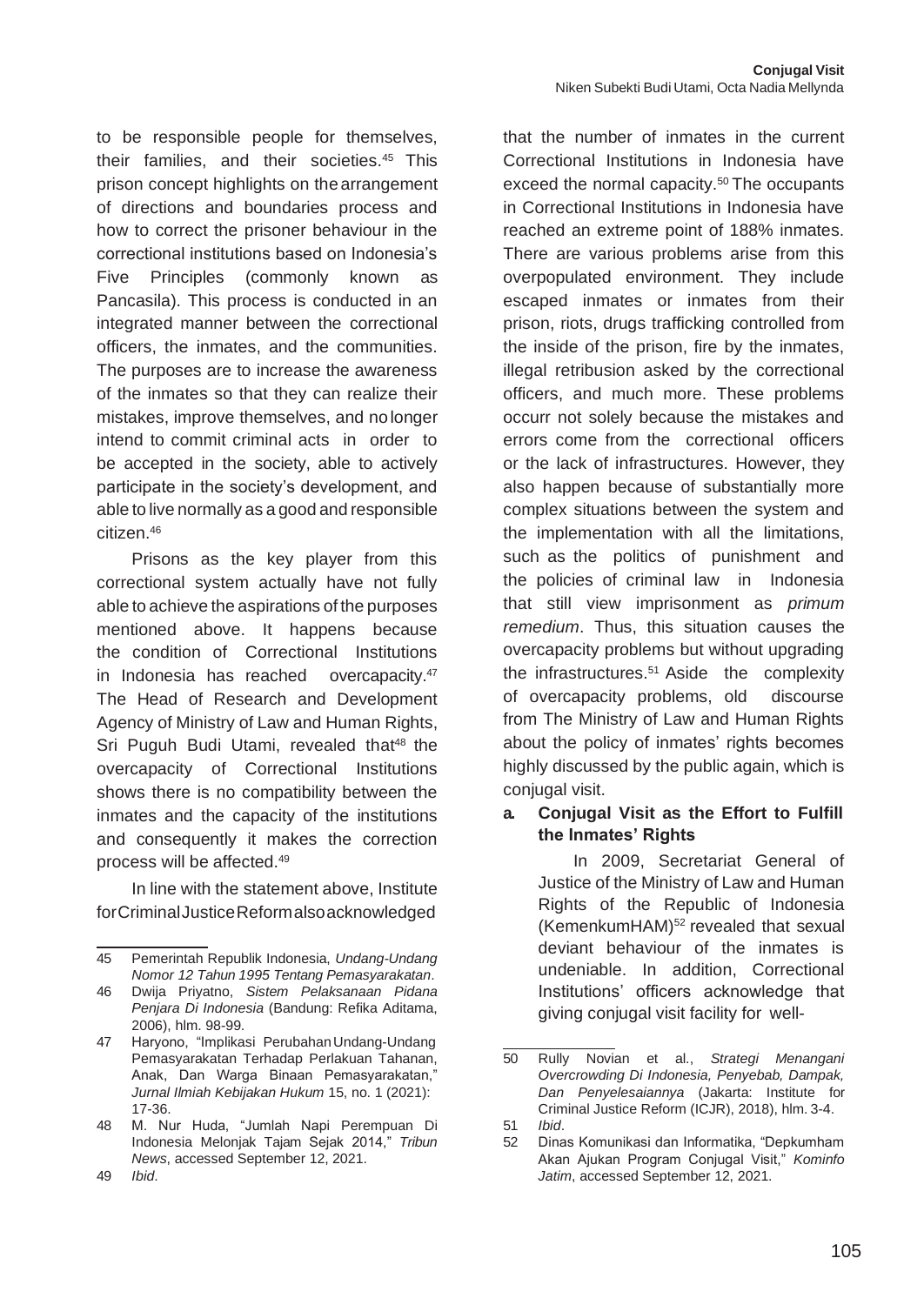behaved inmates to fulfill their sexual needs is necessary. Therefore, fulfilling their sexual needs must be legalized with strict regulations on the bases of Correctional Institutions as educational institutions.<sup>53</sup>

Legalizing inmates' sexual needs, specifically for those who have married, can be implemented using the reward and punishment context. It makes the conjugal visit facility can only be given to inmates under the condition of the they should be well-mannered and should never break the rules. Referring to the result of a study conducted by the Assessment and Development Policy Center of the Ministry of Law and Human Rights, around 88% inmates agree with the conjugal visit, which is partner's visit to legally fulfill their sexual needs.<sup>54</sup> On the other hand, the Minister of Law and Human Rights, Yasonna Laoly, claimed that Indonesia has not been able tobuild rooms to fulfill inmates' sexual needs to their legal partners.<sup>55</sup> A similar claim was also mentioned by the Vice Minister of The Ministry of Law and Human Rights, Eddy O.S. Hiariej. He stated that ideally every Correctional Institutions have the facility to support conjugal visit. However, currently, correctional institutions in Indonesia is still facing a more urgent problem, such as the overcapacity.<sup>56</sup> Eddy O.S. Hiariej also added that as an effort to solve this problem, Correctional Bill and Criminal Code Bill do not place imprisonment as the main punishment.<sup>57</sup>

On the other hand, a criminologist from University of Indonesia, Iqrak Sulhin explained that the Draft of Correctional Bill, issued in September 2019, already puts rights and provides discussions related to conditional rights, yet on this discussion conjugal visit has not been the main issue.<sup>58</sup>

Correctional Bill arranges the inmates' rights in Article 9 and Article 10. The rights arranged in this bill is actually similar as the one in the Correctional Act. However, in this act, the rights of the inmates are arranged only in 1 article, which is Article 14 section (1). Meanwhile, in the Correctional Bill, the inmates' rights are arranged in 2 implicit categories. Article 9 of Correctional Bill arranges several common rights or unconditional rights. Article 10 section (1) of the Correctional Bill arranges several conditional rights or rights that can be obtained by the inmates only if the conditions are fulfilled. The rights mentioned are (a) remission, (b) assimilation, (c) family visit leave, (d) conditional leave, (e) pre-released leave, (f) released on parole, and (g) other rights correspond to act of laws. The requirements of inmates' rights are also stated in the Correctional Act. However, the arrangement is not included in the act. Instead, it is arranged in the Government Regulation based onArticle 14 section (2). The elaboration of several requirements to obtain conditional rights for inmates can be found in Article 10 section (2) of the Correctional Bill. This elaboration is in accordance with the diversification of the inmates' rights in Correctional Bill which is divided into 2 different categories. As the requirements to obtain the conditional rights, a prisoner must (a) have good behaviour; (b) participate actively in all correctional

<sup>53</sup> *Ibid*.

<sup>54</sup> *Ibid*.

<sup>55</sup> Chaerul Umam, "Yasonna Laoly Akui Kemenkumham Belum Bisa Menyediakan Rumah Conjugal Visit Di Lapas," *Tribun News*, accessed September 13, 2021.

<sup>56</sup> Interview result with Eddy O.S. Hiariej, The vice minister of the Ministry of Law and Human Rights of the Republic of Indonesia, on 27<sup>th</sup> of August 2021

<sup>57</sup> Interview result with Eddy O.S. Hiariej, The vice minister of the Ministry of Law and Human Rights of the Republic of Indonesia, on 27<sup>th</sup> of August 2021

<sup>58</sup> Interview result with Iqrak Sulhin, Author of Cetak Biru Pemasyarakatan dan Akademisi Kriminologi Universitas Indonesia, on 12<sup>th</sup> of August2021.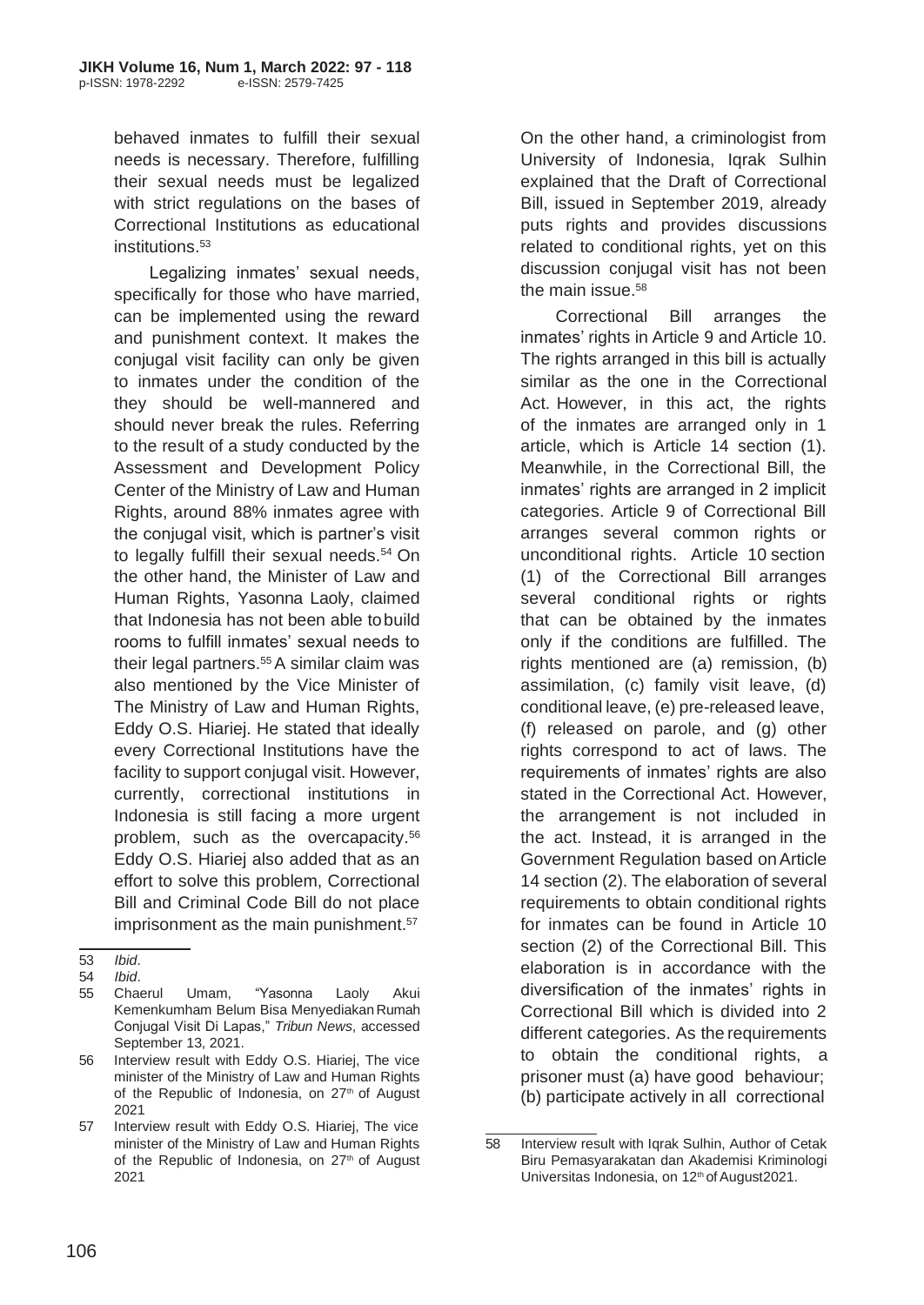programs; dan (c) have shown reduced risk level. Even though there are several changes regarding inmates' rights in the Correctional Bill, they are considered minor changes because they just separate conditional and unconditional rights in different articles. In addition, these changes also elaborate certain requirements to obtain conditional rights. The requirements were at first included in the Government Regulation. Now, they are included in the Correctional Bill. There are not any significant changes or additional rights in the Correctional Bill. Likewise, conjugal visit is not being recognized in the Correctional Bill yet.

These minor changes have not shown the focus to fulfill the inmates' rights, in this case the conjugal visit*.* In terms of correctional system, Indonesia is still battling over the overcapacity issue. The issue mainly highlights on inhuman situation that the number of inmates exceed the prison capacity as it is revealed in an essay collection titled *Suing from Behind the Bars*. This situation becomes one of the causes of an epidemiological phenomenon of sexual deviancy that keeps developing in prisons. The prevalence of sexual deviancy in the prison is 7,5 times higher compared to the population in the general communities. It shows the tip of the iceberg of prison's problems that merely depict the overpopulated issue with insufficient resources in Indonesian prisons.<sup>59</sup>

Eventhoughsexualneedisoneofthe basic human needs,<sup>60</sup> Nugrahaningtyas explained that this need is considered unconventional in Indonesia if someone directly shows that he/she wants to have

some sexual activities. Thus, neglected basic needs fulfillment becomes the consequence, including the access to fulfill sexual needs, especially in the Correctional Institutions.<sup>61</sup> Boyke has explained this issue in a book entitled "Di Balik Ruang Praktik" (Behind the Doctor's Practice Room). He stated that men who are unable to satisfy their sexual desire may resort to sexual deviancy.Moreover, he claimed that sexual deviancy happens most of the times in the prison, such as anal sex. It happens because they are unable to satisfy their sexual desire and resort to homosexual sex. This sexual deviancy is usually done between the a prisoner and the younger prisoner who acts as the sex slave. This phenomenon becomes one of the reasons why a discourse on arranging conjugal visit facility in Indonesian prisons, especially in men's prison emerges.

According to Iqrak Sulhin, in discussing the rights of the inmates, conjugalvisitfacilityneedstobeevaluated whether to be categorized in the primary rights or in the conditional rights. He added that the implementation of primary rights can be seen in the meal and health facilitation.<sup>62</sup> At the same time, conjugal visit is more suitable to be included in the conditional right. Consequently, in order to obtain this right, the inmates need to fulfill some provisions stated in the law.<sup>63</sup>

The urgency to take the inmates' rights into consideration to receive conjugal visit is in accordance with the correctional policy and approach model which are used in the Correctional Bill as stated in the Academic Paper of Correctional Bill. In this academic paper, it is specified that correctional approach is based on human affections,

<sup>59</sup> Aditya Yuli Sulistyawan, "Membangun Model Hukum yang Memerhatikan Kebutuhan Seksual Narapidana Di Lembaga Pemasyarakatan: Telaah Paradigma Konstruktivisme," *Jurnal Ilmu Hukum*  4, no. 1 (2014): 213-228.

<sup>60</sup> Interview result with dr. Nugrahaningtyas Utami, an activist of BKKBN, on 25<sup>th</sup> of August 2021.

*<sup>61</sup> Ibid.*

<sup>62</sup> Interview result with Iqrak Sulhin, Author of Cetak Biru Pemasyarakatan dan Akademisi Kriminologi Universitas Indonesia, on 12<sup>th</sup> of August2021

*<sup>63</sup> Ibid.*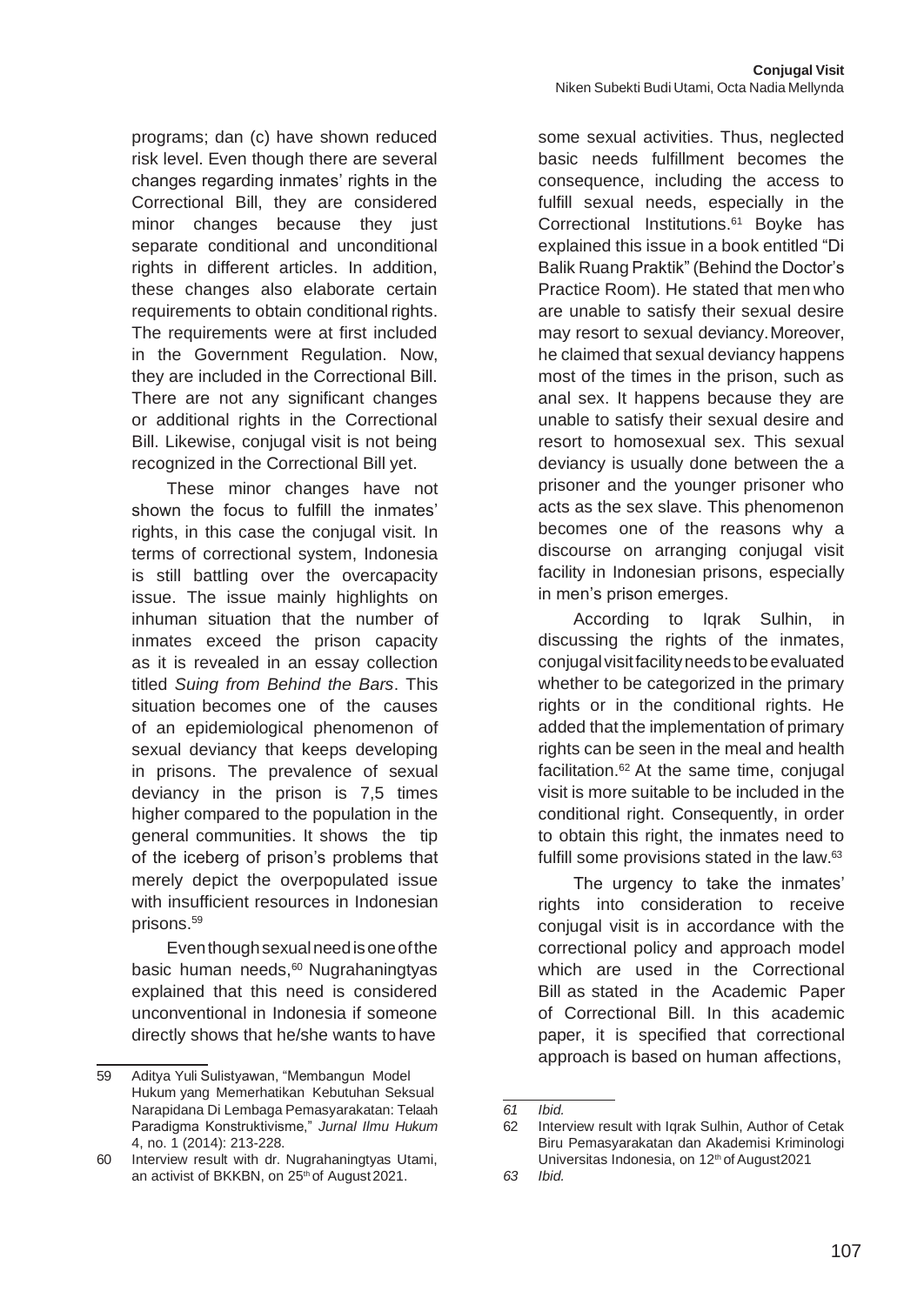not vengefulness, and it does not aim to make the inmates surrender, but to improve their behaviour. The strategies implemented in the Correctional Bill which is by accelerating the inmates' preparation to make them ready to get back to the society so that they can avoid destructive imprisonment influence, as well as by granting their conjugal visit. The spouse who visit the prisoner in conjugal visit is part of the society which can reduce destructive imprisonment effects. As explained by the experts, fulfilling sexual needs can reduce the possibility of decreased physical and mental health, such as headaches, depression, irritability, and it can also reduce the occurrence of sexual violence as one of the destructive effects in the Correctional Institutions as proven in several states in the United States of America which have applied conjugal visit.

This perspective should be a serious concern for government in handling cases in Correctional Institutions. Nevertheless, the overcapacity problems which reached 87% is a top priority to be resolved first. The over capacity data based on Correctional Institution database system on July 7th 2021 revealed that the available capacity is only for 135,981 people. However, the Correctional Institutions are now are filled with  $253,938$  inmates.  $64$ 

## **b. Conjugal Visit Around the World and the Reality in Indonesia**

Several countries have given conjugal visit rights to their inmates since a few years ago. Nonetheless, there are some **fundamental** differences in conjugal visit rights in each country. In a certain sense, conjugal visit isinfluenced by the country's culture. Brazil, for

instance, grants conjugal visit for both heterosexual and homosexual couples. However, Pakistan only grants conjugal visit for married heterosexual couples. Here are some countries that have implemented conjugal visit. They could be a reference for Indonesia if one day the state facilitates inmates' sexual rights through conjugal visit in the Correctional **Institutions** 

## **1) The United States of America**

The arrangement of granting conjugal visit rights in the United States is divided into two. They are arrangement for inmates in federal prisons and arrangement for inmates in state prisons. United States Federal Bureau of Prisons does not grant conjugal visit for federal inmates. Meanwhile, inmates in states inmates are granted the right of conjugal visit in accordance to each state.<sup>65</sup> Not all states acknowledge and provide conjugal visit rights for their inmates. There are 4 states known to grant conjugal visit rights. They are California, Connecticut, New York, and Washington. However, the duration for the conjugal visit for each state is varied. The shortest duration is 1 hour. Meanwhile, the longest duration is 48 hours, which is applied to inmates in Washington.<sup>66</sup>

Furthermore, granting conjugal visit in many states in the United Sates of America has a significant positive impact. As stated by Jorja Leap, a professor of Social Welfare at the Luskin School of Public Affairs at the University of California,

<sup>64</sup> Kukuh S. Wibowo, "Kemenkumham: Penghuni Lapas Dan Rutan Di Atas Kapasitas, Potensi Rusuh Besar," *Tempo*, accesed September 14, 2021.

<sup>65</sup> Daven Hiskey, "So What Are the Actual Rules with Conjugal visit and How Did They Get Their Start?," *Today I Found Out,* accessed September 15, 2021.

<sup>66</sup> Deborah C. England, "States That Allow Conjugal visit," *Criminal Defense Lawyer*, accessed September 16, 2021.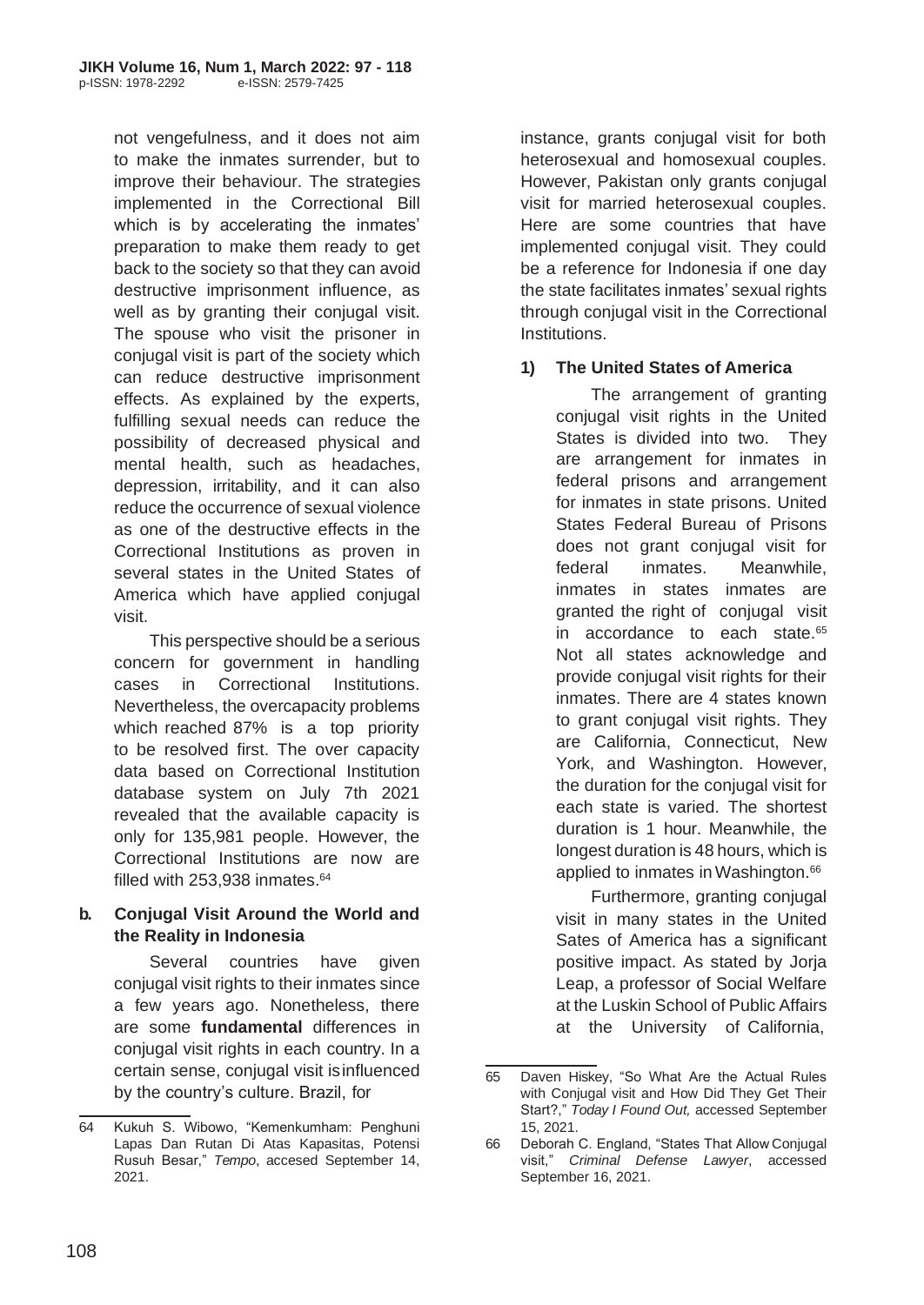this right is granted based on the considerations by criminologists related to strengthened family relationships and reduced recidivism if the inmates are granted with conjugal visit. $67$  A study conducted by Florida International University also showed that there were less rape and sexual assault cases being reported in prisons located in the states that grant conjugal visit compared to prisons located in states where conjugal visit are prohibited. The ratio of sexual violence occurs in states that prohibit conjugal visit is 1:444 or 226 cases per 100,000 inmates. Meanwhile in the states that allow conjugal visit, sexual violence cases decline to 4 times lesser with a ratio of 1:1,754 or 57 cases per 100,000  $inmates.<sup>68</sup>$  This study illustrates sexual violence that occurs behind the bars can be suppressed with the right policy. One of them is by granting conjugal visit rights

Unlike Saudi Arabia that categorizes conjugal visit as a right where almost all inmates with certain prison sentences have the right to receive conjugal visit, The U.S Supreme Court assesses conjugal visit as a privilege instead of a constitutional right. This perspective impacts the general requirements which the inmates need to do or fulfill in order to be granted conjugal visit permission. For example, the inmates must have an exemplary behavior. Furthermore, there are several other requirements implemented in most states that acknowledge the conjugal visit.

They are (a) inmates who request to receive conjugal visit must have a clean record during their stay in the Correctional Institutions, including exemplary and no violence behaviour; (b) prohibit conjugal visit for inmates who are imprisoned for child abuse or domestic violence. Especially in Connecticut, inmates who are members of gangsters are not granted conjugal visit; (c) limit conjugal visit to inmates in prisons with low to moderate security levels; and (d) restrict conjugal visit for inmates who are in prisons with a high security level or who are about to be sentenced to death.

#### **2) Saudi Arabia**

Saudi Arabia is one of the leading countries in providing inmates' rights by granting conjugal visit rights. Islam as the religion of the majority of its people is known with polygamy as a part of Islamic norms. Thus, Saudi Arabia also uses polygamy as one of the considerations in granting conjugal visit rights. For monogamous men and women in prison, one conjugal visit is granted per month. Meanwhile for polygamous men, two separate visits per month are granted. $69$  This right is granted to inmates who have served more than three months of their sentences. They are granted approximately 3 hours of conjugal visit in each visitation. $70$  The government of Saudi Arabia acknowledges that consequently by granting this right, it is also necessary to provide supporting facilities. Therefore, the

<sup>67</sup> Josh Sanburn, "Mississippi Ending Conjugal visit for Prisoners," *TIME USA,* accessed September 16, 2021.

<sup>68</sup> "Research Finds That Conjugal visit Correlate with Fewer Sexual Assaults," *Prison Legal News*, accessed September 17, 2021.

<sup>69</sup> Aarefa Johari, "Even Saudi Arabia Allows Prisoners to Receive Conjugal visit," *Scroll.In*, accessed September 17, 2021.

<sup>70</sup> Habib Toumi, "Conjugal Visit Prisoner Attempts to Smuggle in Drugs," *Gulf News*, accessed September 18, 2021.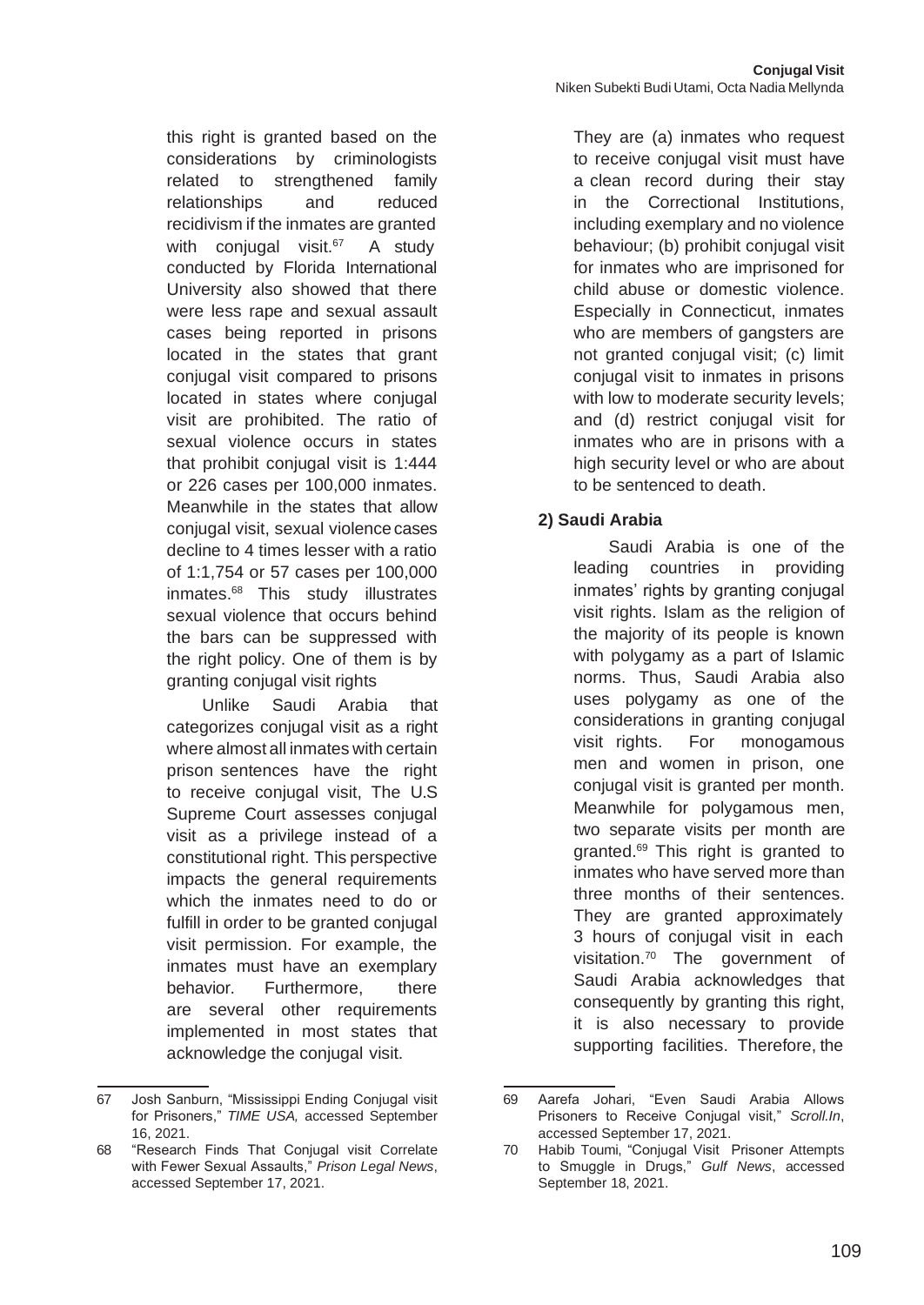prison provides some decent rooms, away from Correctional officers and visitors sight, and they have been equipped with furnitures.<sup>71</sup> More generous than any other country, the Saudi Arabian government even covers travel expenses for visiting couples.<sup>72</sup> Not only conjugal visit in Correctional Institutions, well-behaved inmates who have served more than half of their prison sentence (at least 1 year) gain the right to leave the institution for 24 hours for their conjugal visit.<sup>73</sup>

Conjugal visit are pure visits to satisfy sexual desires for inmates, and its positive paradigm is to reduce sexual deviation level among inmates.<sup>74</sup> According to the research of Bella Az Zachra entitled *Politics of Criminal Law on Efforts to Establish Conjugal Room in the Act of Law Number 12 in 1995*, fulfilling the sexual needs for Indonesian inmates for now can only be done by utilizing their Family Visiting Leave rights (CMK). It is because the Government of Indonesia still prioritizes over capacity problems occurred in Indonesian Correctional Institutions. Sexual deviancy behaviour among inmates can be the effect of the absent of conjugal visit.*<sup>75</sup>*As a matter of fact, conjugal

- 73 Human Rights Commission, "Prison Inmates Connecting with Family Members", *United Nations Human Rights Office of the High Commisioner*, accessed September 15, 2021.
- 74 Okky Chahyo Nugroho, "Pemenuhan Hak Atas Kebutuhan Seksual Warga Binaan Pemasyarakatan," *Jurnal HAM* 6, no. 2 (2015): 36–45.
- 75 Nizar Apriansyar, "Peran Pemerintahan Dalam Pembentukan Kebijakan Hukum," *Jurnal Ilmiah Kebijakan Hukum* 10, no. 2 (2016): 187-196.

visit can be a manifestation of the inmates' assimilation target which implemented in the Correctional Act. In this act, conjugal visit is a means for correcting process for Correctional Inmates (WBP) who have met certain requirements by blending them into society, as stated in the Elucidation of Article 6 section (1) of the Correctional Act.<sup>76</sup> Conjugal visit in many other countries has been brought into existence and its implementatin has ebb and flow, but not so much in Indonesia. There is an interesting case in Uzbekistan related to the ebb and flow of conjugal visit implementation. It happened when when one of inmates in Uzbekistan staged a hunger strike, as a result of the country eliminating their right to conjugal visit. Undoubtly, the country

did not spontaneously stop conjugal visit. Based on the existing data, it turns out that the conjugal visit turned into a legalized prostitution in Uzbekistan's Correctional Institution.<sup>77</sup>

Until now, Indonesia does not have clear and firm rules toregulate the existence of conjugal visit. Referring to the statement from the Head of East Java Department of Law on Human Rights, it was explained that the conjugal visit program is being carried out in open prisons, a type of open camp. The Open prisons are strategic unit to prepare inmates to carry out a social reintegration process based on the concept of community-based correctional system in the form of assimilation.<sup>78</sup>Now, Indonesia only

<sup>71</sup> Human Rights Commission, "Prison Inmates Connecting with Family Members," *Rights: Quarterly Magazine*, accessed September 19, 2021.

<sup>72</sup> Suzanne Raga, "9Arresting Facts about Conjugal visit," *Mental Floss*, accessed September 20, 2021.

<sup>76</sup> Victorio H. Situmorang, "Lembaga Pemasyarakatan sebagai Bagian dari Penegakan Hukum", *Jurnal Ilmiah Kebijakan Hukum* 13, no. 1 (2019): 85-98.

*<sup>77</sup>* Nugroho, *Loc.cit.*

<sup>78</sup> AhmadSanusi,"EvaluasiPelaksanaanPembinaan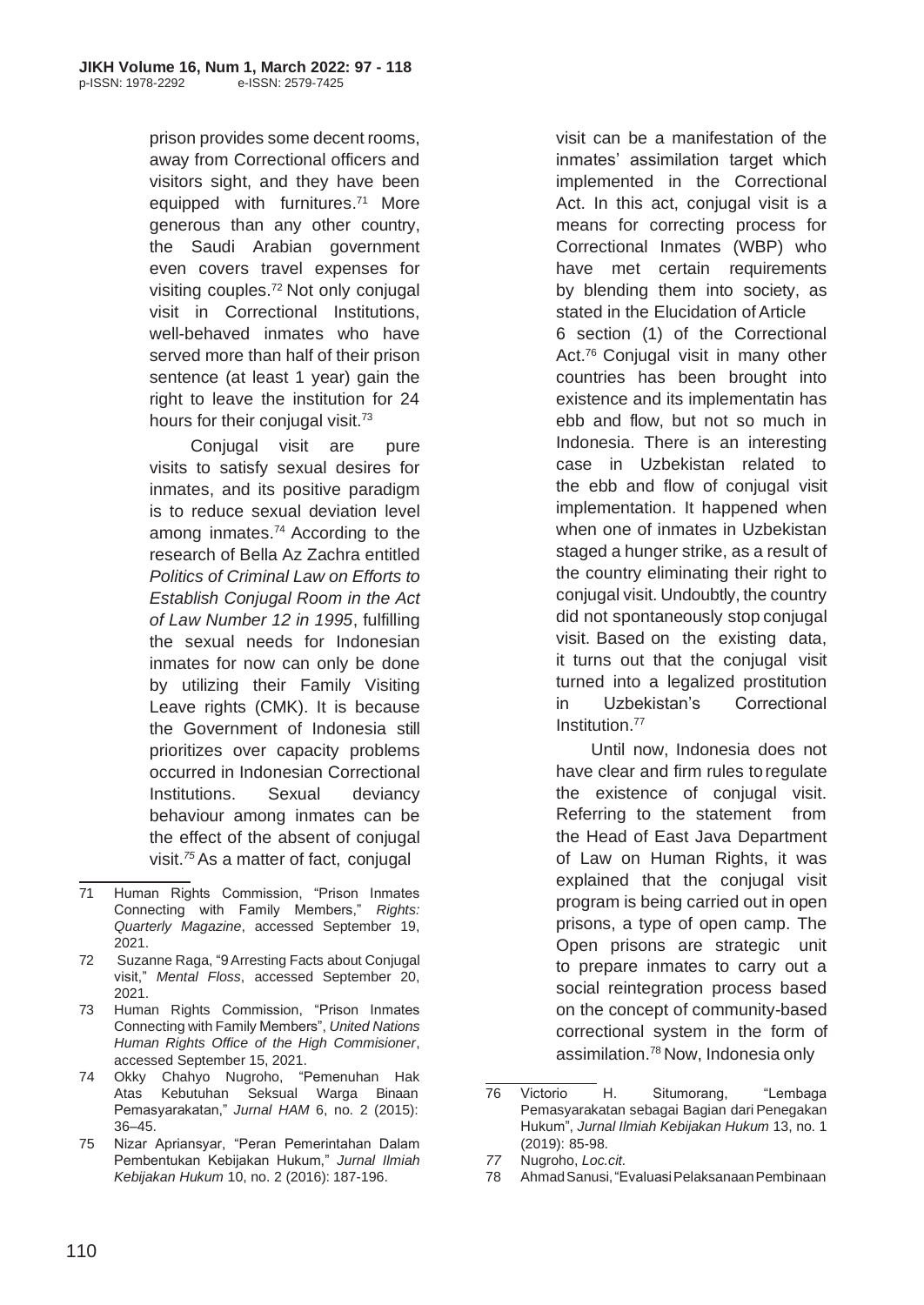has 4 (four) open prisons, namely in Padang, DKI Jakarta, Kendal, and NTB. He further explained that conjugal visit should ideally be in open prisons. Meanwhile for other prisons and detention centers, infrastructure facilities such as closed cottages are made so if there are inmates and their wives who want to use them to satisfy their sexual needs, they do not become the ridicule subject by other inmates.<sup>79</sup>

However, there are some obstacles in conjugal visit implementation. One of the obstacles is there is the idea of conjugal visit that is often considered contrary to moral norms in society or even religious norms. The Conjugal visit is considered to be able to open a gap in the practice of adultery. One of the concerns related to this adultery issue is that inmates will receive conjugal visit from someone who is not their legal partner.<sup>80</sup> However, by looking at the practice in various countries, one of them is Saudi Arabia, conjugal visit holds social and religious values similar to Indonesia. The rights of conjugal visit is not granted freely to the inmates. There are limitations that can be applied as also being applied for other rights which are stated in the Correctional Law. Article 14 paragraph (2) of Correctional Law clearly states that provisions about conditions and procedures for the implementation of inmates' rights

are also regulated. However, they are are regulated in separate legal products, namely Government Regulations, one of them is Government Regulation Number 32 of 1999 concerning Conditions and Procedures for the Implementation Rights of Correctional Inmates.<sup>81</sup> Therefore, the conjugal visit that will be implemented in Indonesia can also be regulated under special conditions for the inmates as its recipient. For example, it is possible to prove a marriage certificate between the visitor and the conjugal visit recipient.

By learning from other countries that provide conjugal visit facilities, it is generally given with special conditions. Considering the assimilation promoted in the Correctional Law is aimed to Correctional Inmates who have certain requirements, similar requirements as stated in the Government Regulations can be integrated into the conjugal visit requirement. The example is the requirement of good behavior. Similar practices can be seen in the love booths. Up to now, this booth is only found in open prisons, which are prisons with minimum security. Regarding the love booths, the Ministry of Law and Human Rights has target to provide love booths for other prisons with minimum security under certain requirements. These requirements can encourage inmates to improve their behavior and place them in an advantageous position so that they are entitled to get conjugal visit. Thus, the purpose

Narapidana Di Lembaga Pemasyarakatan Terbuka," *Jurnal Ilmiah Kebijakan Hukum* 13, no. 2 (2019): 123-138.

<sup>79</sup> "Depkumham Akan Ajukan Program Conjugal Visit.", *Dinas Komunikasi dan Informatika*, accessed September 15, 2021.

<sup>80</sup> Rangga Baskoro, "Ini Alasan Bilik Asmara Sulit Direalisasikan Di Lapas, Seperti Yang Diminta DPR," *Tribun News*, accessed September 16, 2021.

<sup>81</sup> Yuliana Primawardani, "Perawatan Fisik Terkait Penyediaan Makanan Dan Minuman Bagi Narapidana Di Lembaga Pemasyarakatan Ditinjau Dari Pendekatan Hak Asasi Manusia," *Jurnal Ilmiah Kebijakan Hukum* 11, no. 2 (2017): 159-179.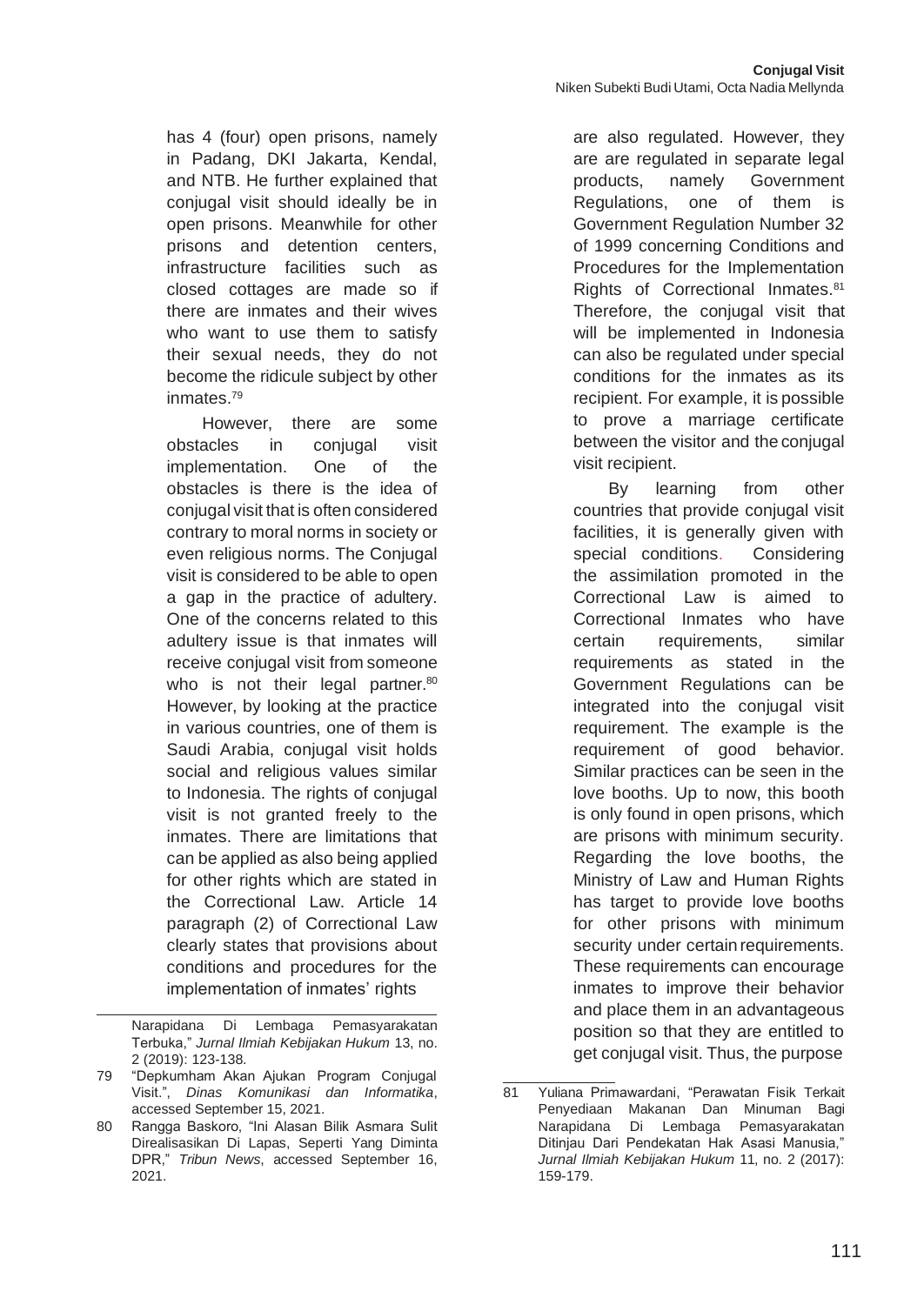of assimilation which is built on the concept of community-based corrections in the Correctional Law<sup>82</sup> can be in accordance with it. In addition, Article 5 letter f of the Correctional Law also states the penal system is based on the principle that loss of independence is the only suffering experienced by the inmates. It is unfair that inmates must experience other sufferings for example sexual violence because the lack of proper sexual rights. It is shown by the practice of conjugal visit in America which has proven that inmates with conjugal visit have a much lower rate of sexual violence. Thus, it can be concluded the implementation of conjugal visit is parallel with the direction of the Correctional Law. In addition, the implementation of conjugal visit in Indonesia can imitate the success of several countries that have implemented it, such as Saudi Arabia, America, and so on, while still upholding the Indonesian values.

## **c. Ideal Concept for the Conjugal Visit in Indonesia**

Referring to the expert's opinon and scientific essay about the importance of fulfilling sexual needs as a basic human need, the fulfillment of sexual needs for inmates through conjugal visit needs to be immediately regulated in Indonesia. Various unsatisfactory effects continue to occur as there is strict limitation for the fulfillment of inmates'sexual needs in the implementation of criminal law. It needs to be a legal reform in fulfilling the rights of inmates in Indonesia, especially about sexual rights. Barda Nawawi Arief in his book *The Problem of Law Enforcement*

*and Criminal Law Policy in Combating Crime* states that legal reform is not only limited to legal substance reform, but also legal structure reform and legal culture reform. Legal culture reform includes legal ethics and legal science/education reform. Similar to Barda Nawawi Arief, Lawrence M. Friedman stated that the effectiveness and success of law enforcement depends on three elements. They are substance of the law, structure of law, and legal culture.

Legal substance includes applicable norms or rules, both written and unwritten, such as Laws, Regional Regulations, Ministerial Regulations, and so on. They can be used as the basis for implementing and enforcing the rules therein. Thus, there will be certainty, order, and legal protection. Referring to the implementation of conjugal visit in the other countries that have been described previously, generally these countries acknowledge the legality of conjugalvisit in their laws and regulations. If Indonesia will implement the conjugal visit, ideally the substance of the arrangement is regulated in laws and regulations as well. It is due to the written law will give more assurance of legal certainty in the implementation process.<sup>83</sup>

Reforming the legal system within the scope of legal substance is necessary to keep the values that exist in society. Most Indonesians who are still attached to eastern culture often think that the topic of sex is something taboo and very personal. Forthem, sexual activity cannot be told to other people or become a public discussion.<sup>84</sup> Considering that sexual topics, especially sexual relations, tend to

<sup>82</sup> Haryono, "Optimalisasi Pelaksanaan Tugas Dan Fungsi Lapas Terbuka Dalam Proses Asimilasi Narapidana," *Jurnal Ilmiah Kebijakan Hukum* 12, no. 3 (2018): 295-311.

<sup>83</sup> Fajar Nurhardianto, "Sistem Hukum Dan Posisi Hukum Indonesia," *Jurnal TAPIs* 11, no. 1 (2015): 34-45.

<sup>84</sup> Inhastuti Sugiasih, "Need Assessment Mengenai Pemberian Pendidikan Seksual Yang Dilakukan Ibu Untuk Anak Usia 3-5 Tahun," *Proyeksi* 6, no. 1 (2011): 71–81.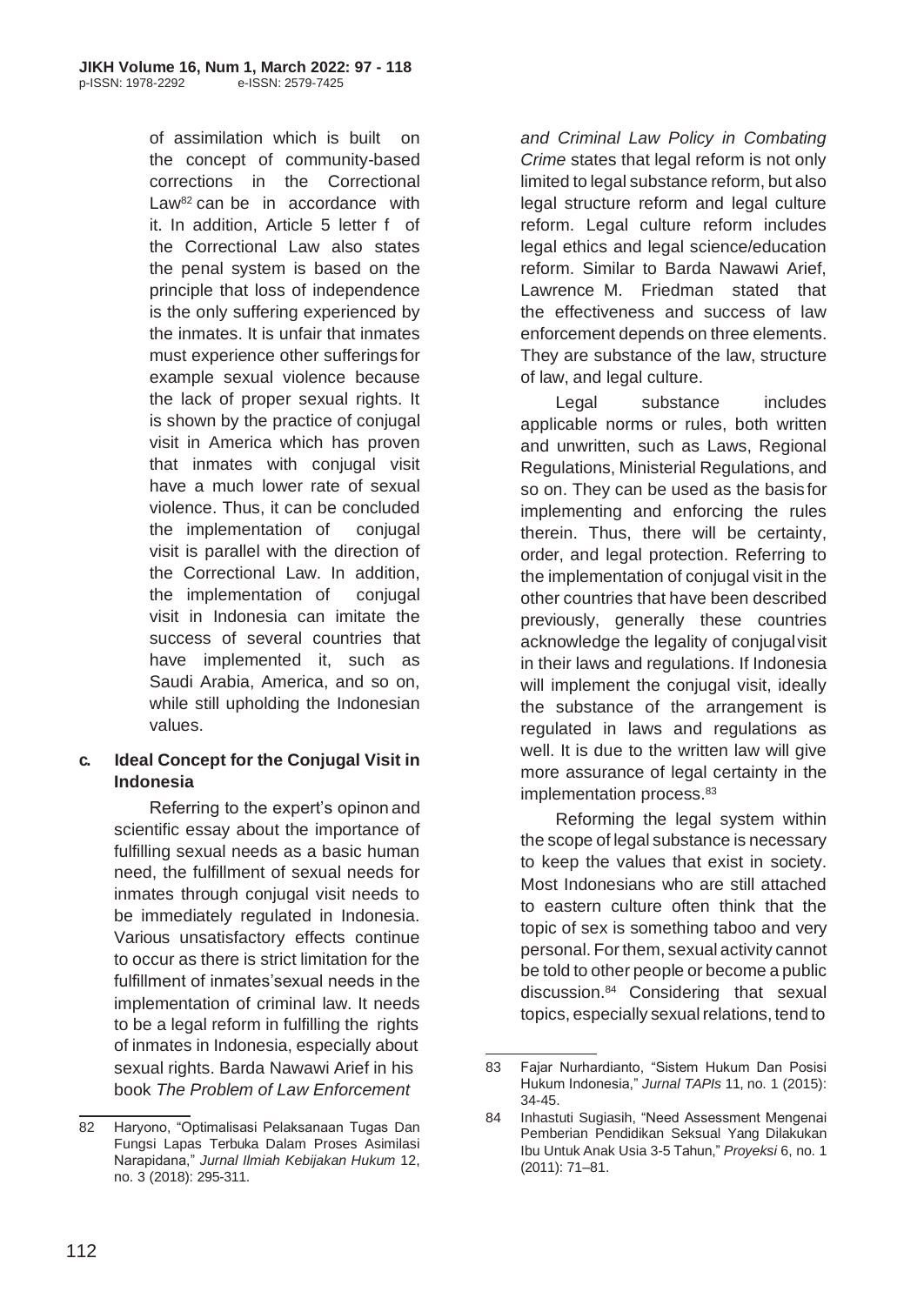be considered taboo. Meanwhile, sexual relations outside of marriage and sexual relations between same-sex are strongly opposed by the Indonesian people, it is important to regulate which inmates are entitled to get conjugal visit. The arrangement of subjects who are entitled to get conjugal visit in Indonesia can be seen from the practice in some countries that are similar to Indonesia, such as Pakistan, Saudi Arabia, and Turkey. The three countries only allow conjugal visit for heterosexual couples who are legally married. A similar arrangement can also be applied in Indonesia. In Indonesian context, conjugal visit can only be given to heterosexual couples who are legally married and validated by proof of marriage, for example a marriage certificate. In addition, as an effort to compromise tolimitationofinfrastructures in Indonesia, the provision of conjugal visit for inmates with imprisonment of more than one year is an ideal step. The goals of correctional facilities are to make Correctional Inmates become a fully human, realize their mistakes, improve themselves, and do not repeat criminal acts. In addition, it is expected that Correctional Inmates can be accepted again by their community and can live as citizens who are good and responsible. In order to reach these goals, personal qualifications and requirements of inmates who are entitled to conjugal visit must be underlined. It is important to provide conjugal visit requirements which is inmates must have a record of good behavior in order to be entitled as conjugal visit recipient. These conditions are applied in several countries that have been described in the previous sub-chapter, such as Turkey and the United States. The application of similar conditions to conjugal visit in Indonesia will encourage inmates to behave well and to develop good behavior. This treatment for the correctional inmates will be parallel with the goals of correctional system itself. If it is concluded, there are at least 3 prospective matters regarding the arrangement of inmates who are entitled to get conjugal visit in Indonesia in the context of legal substance, namely:

- 1. Inmates who have been legally married to their heterosexual partner and validated by proof of marriage, such as a marriage certificate;
- 2. Inmates with an imprisonment term of more than one year; and
- 3. Inmates with a record of good behaviour during theirimprisonment period.

The other technical arrangements, such as the duration of one conjugal visit, frequency of conjugal visit, and other related technical regulations are circumstantial and can be further regulated by considering the general availability of prison facilities and infrastructure in each region.

The successful implementation of legal substance is closely related to the legal structure. The legal structure is a law enforcement agency and apparatus that implements the law. Regarding the conjugal visit, the availability of more prison officers is needed to supervise inmates. In adiition to supervising outside the conjugal visit room, supervision is also needed to map the inmates whose behavior is good and deserved conjugal visit. Thus, as a first step in implementing legal substance, it is necessary to ensure that there are adequate human resources for implementing the substance. Prison officers or known as Correctional Special Police (Polsuspas), until now do not have an ideal ratio. According to data from the Ministry of Law and Human Rights, an average of one Polsuspas supervises 34 inmates in Indonesia. There is a significant difference in ratio with neighbor countries. In Australia, one prison officer supervises two inmates. In Brunei Darussalam, one prison officer supervises one prisoner. In China, one prison officer supervises three or four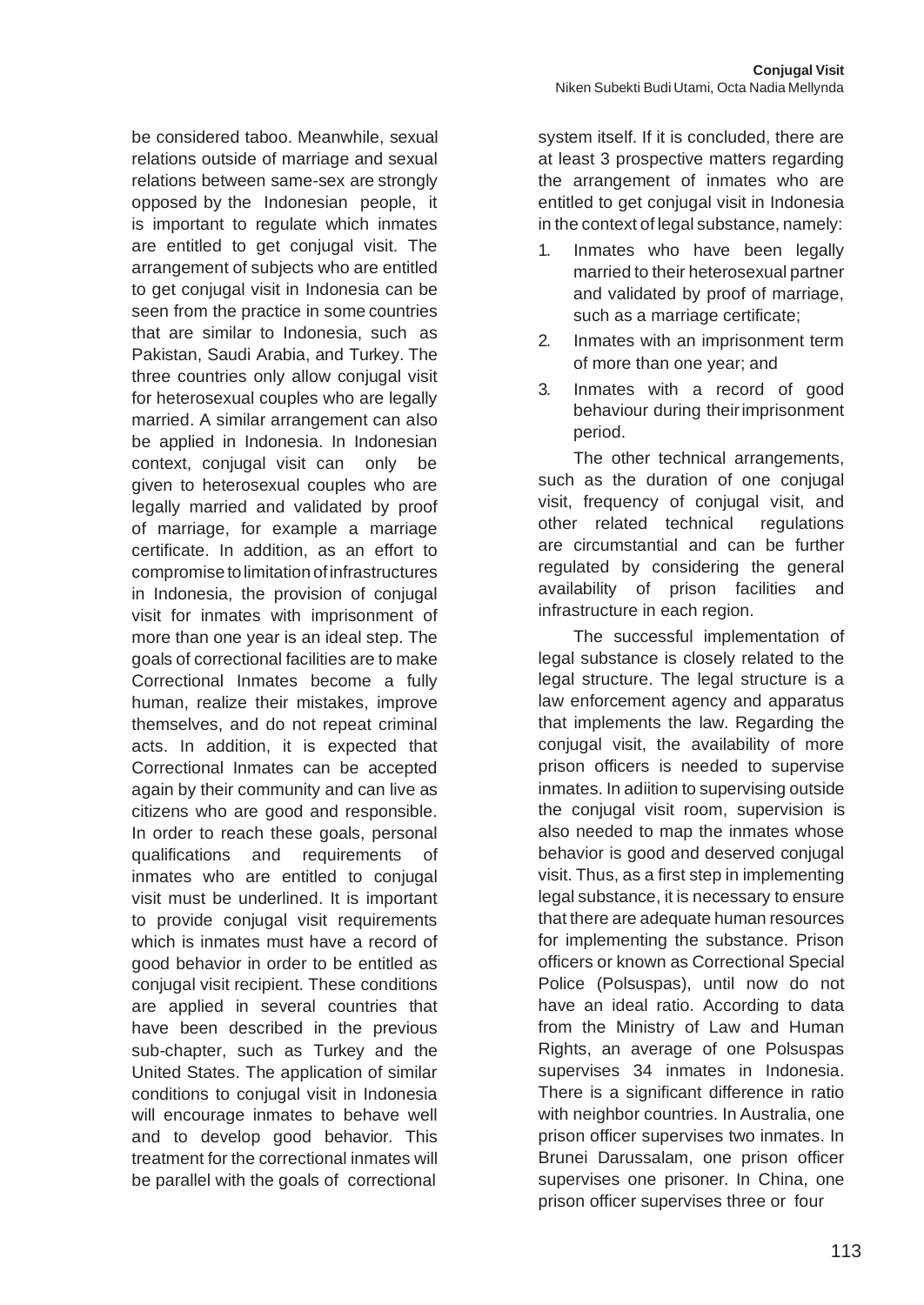inmates. In Japan, one prison officer supervises three inmates, and Malaysia has the same ratio as China.<sup>85</sup> Therefore, it is necessary to increase the number of Polsuspas in order to optimize the implementation of legal substance in prisons. In additin to the problem of unbalanced ratio of Polsuspas and inmates, another problem is the lack of Polsuspas in building their integrity. The lack of integrity for Polsuspas makes them prone to conduct illegal retribution, bribery, and other actions that are contrary to the values of the Three Pillars of Correctional Officers. If the conjugal visit is implemented in Indonesia, then at least two things of the legal structure need to be fixed, namely:

- 1. Increasing the number of Polsuspas or prison officers; and
- 2. Building the integrity of Polsuspas or prison officers.

Based on the practice of conjugal visit in Turkey, there are prison officers assigned to supervise outside the conjugal visit room during the visit. There are also prison officers to check the background, clothing, and belongings of couples who want to make a conjugal visit in the United States. These two practices show that more human resources are needed in carrying out conjugal visit. Thus, Indonesia needs to provide adequate human resources to implement conjugal visit. In addition, it is also important to prioritize to build prison officer's integrity. It is essential considering that the practice of conjugal visit will be vulnerable to illegal retribution or bribery acts. It is possible that the officers ask for a certain amount of money to inmates to make them get a good-behavior record and thus entitled to get a conjugal visit (illegal retribution).

It is also possible that the inmates themselves give a certain amount of money to the officers so that the officers provide a good-behavior record for them to get a conjugal visit (bribery). A bribery case related to the provision of sexual intercourse facilities occurred in 2018. In order to get free access in and out of prison, a perpetrator bribed the head prison of Bandung Suka Miskin Class I with a Mitsubishi Triton car, shoes, bags, sandals, and Rp 39,500,000 in cash. The bribery was given by the perpetrator to get facilities in cell rooms, and are allowed to build a room measuring 2x3  $m<sup>2</sup>$  which is equipped with a bed for sexual relations. The room itself was rented out to other inmates at a rate of Rp.  $650,000$ .<sup>86</sup> Based on this case, it is concluded that access to basic needs, in conjugal visit case, is actually can cause illegal retribution and bribery acts. Thus, a continuous and intensive effort to build integrity is needed for prison officers. Another element that also influences the legal system is the legal culture. Legal culture is the response and attitude of community, including the legal culture of law enforcement officers against the law and the legal system. This element is important because no matter how good the legal substance and legal structure, if the legal culture still tends to be bad, then law enforcement cannot run optimally. One of legal cultures that needs to be fixed is the perspective of community and law enforcement in Indonesia who tend to consider sexual needs as nonbasic needs. Sexual needs are seen as a part of freedom that is lost during the imprisonment. This perspective needs to be abolished and replaced with the sexual needs of inmates as a constitutional right as stated by the United States Supreme Court or a fundamental right as stated by

<sup>85</sup> Victorio Hariara Situmorang, "Lembaga Pemasyarakatan Sebagai Bagian Dari Penegakan Hukum," *Jurnal Ilmiah Kebijakan Hukum* 13, no. 1 (March 27, 2019): 85-98.

<sup>86</sup> Huyogo Simbolon, "Fahmi Darmawansyah Akui Berikan Mobil Dan Uang Untuk KaLapas Sukamiskin," *Liputan 6*, accessed October 16, 2021.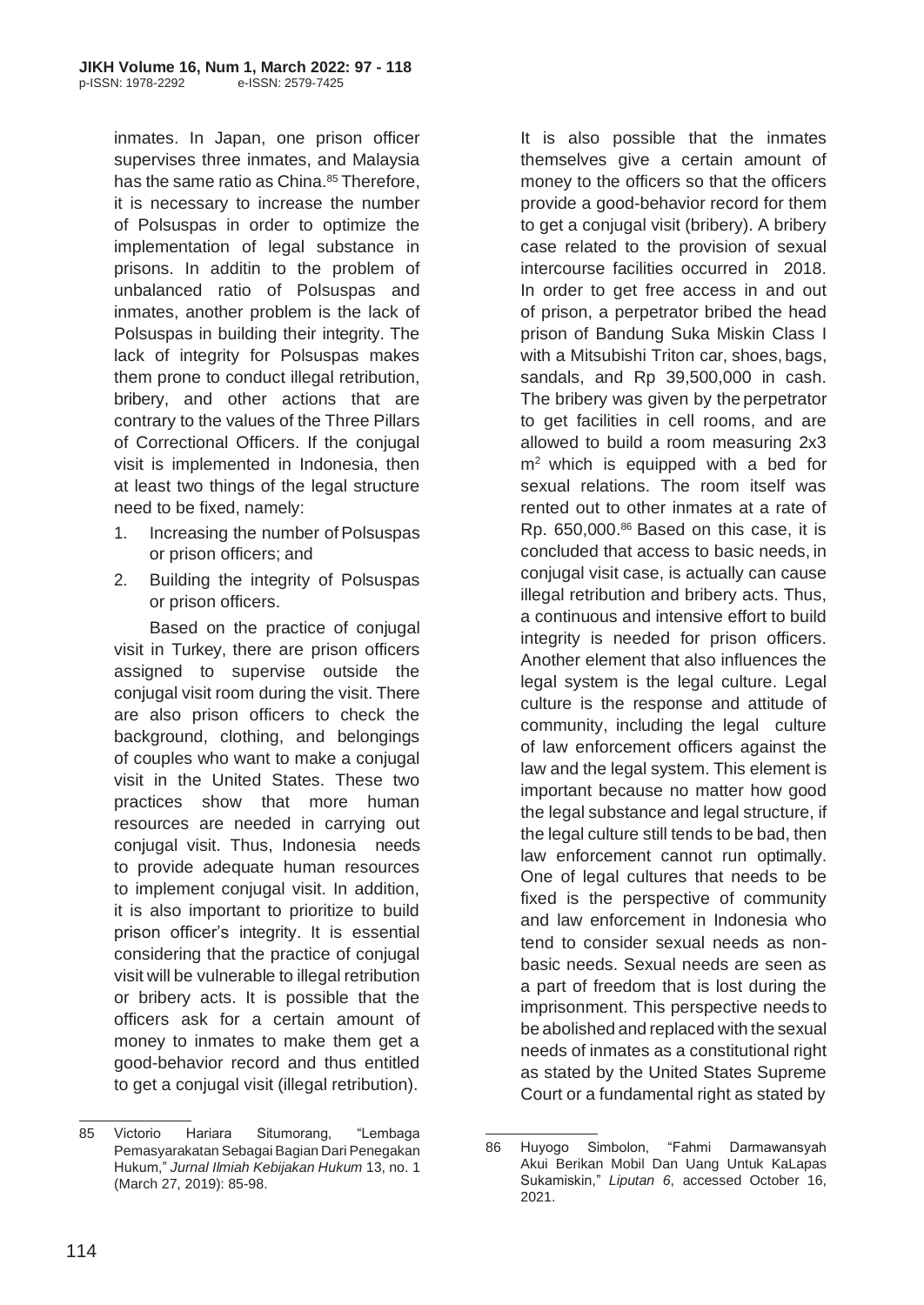the High Courts of Punjab and Haryana in India. This perspective becomes one of the foundations for the presence of conjugal visit in several states in the United States and several regions in India. In addition, law enforcers in Indonesia also need to have a different perspective in the fulfillment of sexual needs of inmates. They should acknowledge that sexual needs fulfillment for inmates has a good impact for a long term. These good impacts include sexual violence in prisons which decreased by four times in the United States that implemented conjugal visit and HIV/AIDS case in prisons in India which decreased when conjugal visit was implemented. Thus, a legal system that can work effectively in the fulfillment of sexual needs as basic needs of inmates, legal substance, legal structure, and legal culture must interact each other and function properly.

# **CLOSING**

## **Conclusion**

Conjugal visit basically needs to be implemented in Indonesia, considering sexual needs fulfillment as part of Human Rights (HAM), namely Sexual and Reproductive Health Rights (SRHR). As human rights, sexual rights are one of the basic human rights which are also regulated in various regulations, both within the scope of international law and national law. Regulations within the scope of international law include the Standard Minimum Rules for the Treatment of Inmates (SMR) or also known as the Nelson Mandela Rules and the Bangkok Rules. Meanwhile, within the scope of national law, sexual rights are regulated in the Law of the Republic of Indonesia Number 36 of 2009 concerning Health. Not only juridically, the urgency of conjugal visit also needs to be reviewed sociologically. It shows that by not fulfilling the sexual needs of inmates, this situation can cause bad impacts. The bad impacts are related to the

physical and psychological health that will occur if the sexual rights of inmates are not given properly. Massive sexual violence also occurs as the impact. The limitation of sexual rights brings several impacts that are certainly not in line with the purpose of correctional system in the correctional law. These impacts are also not in line with the Law concerning Health which guarantees the right to obtain optimal health quality.<sup>87</sup> Therefore, conjugal visit as a program to fulfill sexual rights as the basic rights of inmates is important to be implemented in Indonesia.

Related to the arrangement of conjugal visit in Indonesia, it can take example from the arrangements in other countries that have implemented conjugal visit and with many similarities background as Indonesia, especially in terms of culture such as Pakistan, Saudi Arabia, India, Turkey, or similar conditions of overcapacity in prisons, like Brazil. The conjugal visit arrangements can also refer to pioneer countries of conjugal visit, such as the United States and the Netherlands, which already have legal regulations regarding conjugal visit in more detail. A review practice of conjugal visit in various countries can pave the way for the formation of correctional regulations in Indonesia. The application of conjugal visit in Indonesia is aligned with the Legal System Theory, which includes legal substance. The legal substance which becomes the main points of regulation are guided by the practice of other countries. One of them is related to the criteria and conditions for inmates who are entitled to get conjugal visit, based on the written norms, unwritten norms and social norms that apply in society. The legal culture of public's opinion, which considers the deprivation of body includes the inability

<sup>87</sup> Mikho Ardinata, "Tanggung Jawab Negara Terhadap Jaminan Kesehatan Dalam Perspektif Hak Asasi Manusia (HAM)," *Jurnal HAM* 11, no. 2 (2020).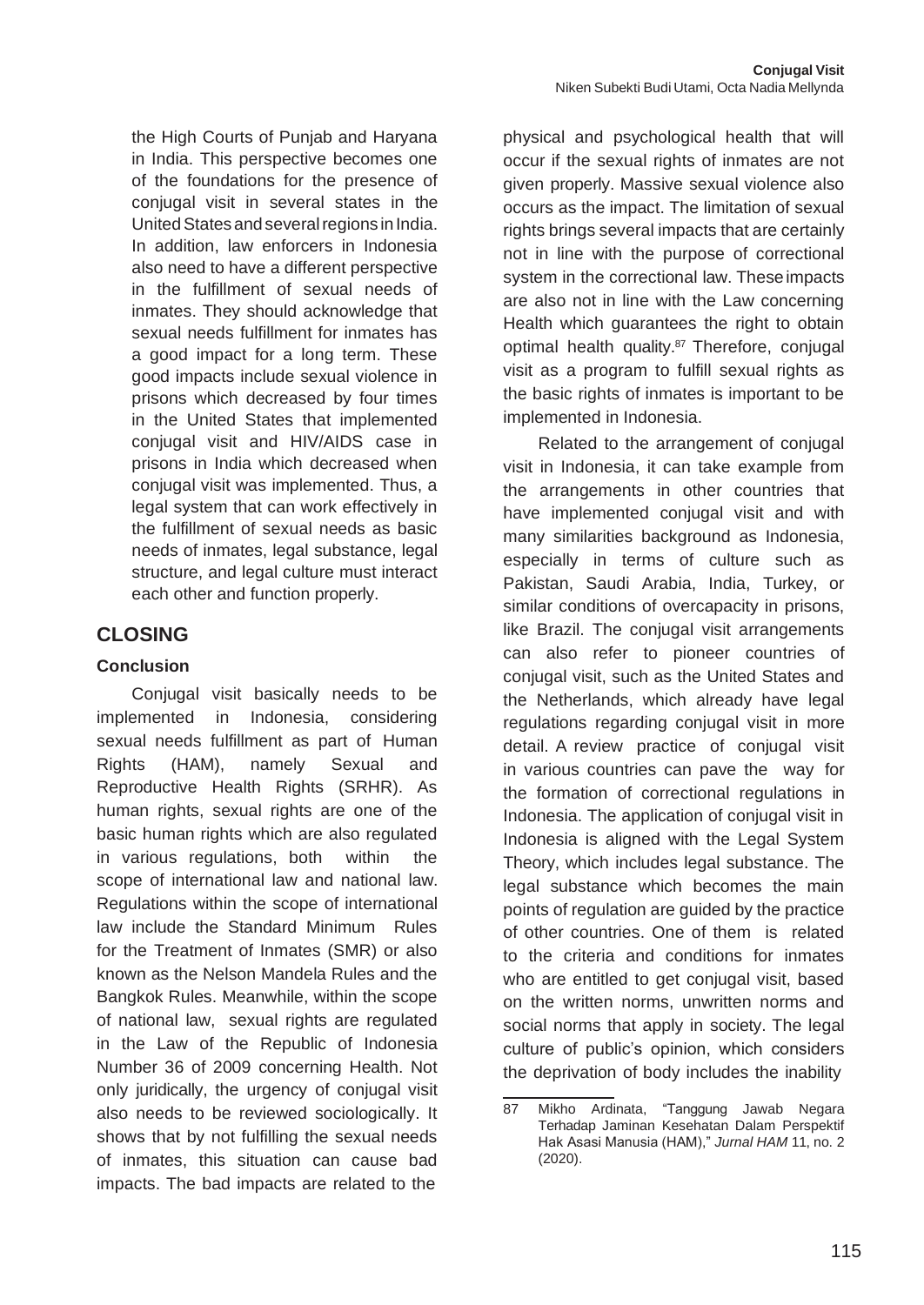to fulfill inmates' sexual needs, needs to be abolished. It is because sexual need itself is a basic human need. Increasing the number and the integrity of prison officers as part of legal structure also need to be considered.

## **SUGGESTION**

The Indonesian government needs to pay attention to international provisions in the fulfillment of human rights such as the Mandela Rules and the Bangkok Rules. The government is expected to implement the two international provisions in positive legal rules. The substance of the positive law in the form of regulations about the implementation of conjugal visit can be guided by other countries. These countries have similar backgrounds with Indonesia and they have implemented conjugal visit properly. In addition, it is necessary to prepare legal structure in the implementation of conjugal visit. It includes increasing the number of Polsuspas or the prison officer whose integrity need to be built in carrying out their functions. It is also essential to have a perspective that the fulfillment of sexual needs is a basic right and not a privilege.

# **ACKNOWLEDGEMENT**

This research was supported by Research and Publication Unit, Faculty of Law, Gadjah Mada University. We would like to show our gratitude to Prof. Dr. dr Soewadi, MPH, Sp. KJ (K), a Psychiatrist at the Faculty of Medicine, Gadjah Mada University; Prof. Dr. Eddy O. S. Hiariej, S.H., M. Hum, Deputy Minister of Law and Human Rights of the Republic of Indonesia; Dr. Iqrak Sulhin, Head of the Department of Criminology, University of Indonesia; Doctor Nugrahaningtyas, a Yogyakarta BKKBN activist; who is pleased to be a resource person in this research and provided insight as well as expertise that greatly assisted the research. We are also

immensely grateful to Ni Nengah Dhea Riska Putri Nandita, S.H. and I Kadek Sudiarsana, S.H., as research assistants at the Faculty of Law, Gadjah Mada University who have given their time and energy to help with this research.

## **REFERENCES**

- Apriansyar, Nizar. "Peran Pemerintahan Dalam Pembentukan Kebijakan Hukum." *Jurnal Ilmiah Kebijakan Hukum* 10, no. 2 (2016).
- Ardinata, Mikho. "Tanggung Jawab Negara Terhadap Jaminan Kesehatan Dalam Perspektif Hak Asasi Manusia (HAM)." *Jurnal HAM* 11, no. 2 (2020).
- Arief, Barda Nawawi. *Kebijakan Legislatif Dalam Penanggulangan Kejahatan Dengan Pidana Penjara*. Semarang: Badan Penerbit UNDIP, 1996.
- Austria. *The United Nations Standard Minimum Rules for the Treatment of Inmates (the Nelson Mandela Rules*, 1955.
- Bangkok. *United Nations Rules for the Treatment of Women Inmates and Non-Custodial Measures for Women Offenders with Their Commentary (The Bangkok Rules)*, 2011.
- Baskoro, Rangga. "Ini Alasan Bilik Asmara Sulit Direalisasikan Di Lapas, Seperti Yang Diminta DPR." *Tribun News*.
- Dinas Komunikasi dan Informatika. "Depkumham Akan Ajukan Program Conjugal Visit." *Kominfo Jatim*.
- England, Deborah C. "States That Allow Conjugal visit."*Criminal Defense Lawyer*.
- Garner, Bryan A. *Black's Law Dictionary Ninth Edition*. St Paul: Thomson Reuters, 2009.
- Haryono. "Implikasi Perubahan Undang-Undang Pemasyarakatan Terhadap Perlakuan Tahanan, Anak, Dan Warga Binaan Pemasyarakatan." *Jurnal Ilmiah Kebijakan Hukum* 15, no. 1 (2021).
	- ———. "Optimalisasi Pelaksanaan Tugas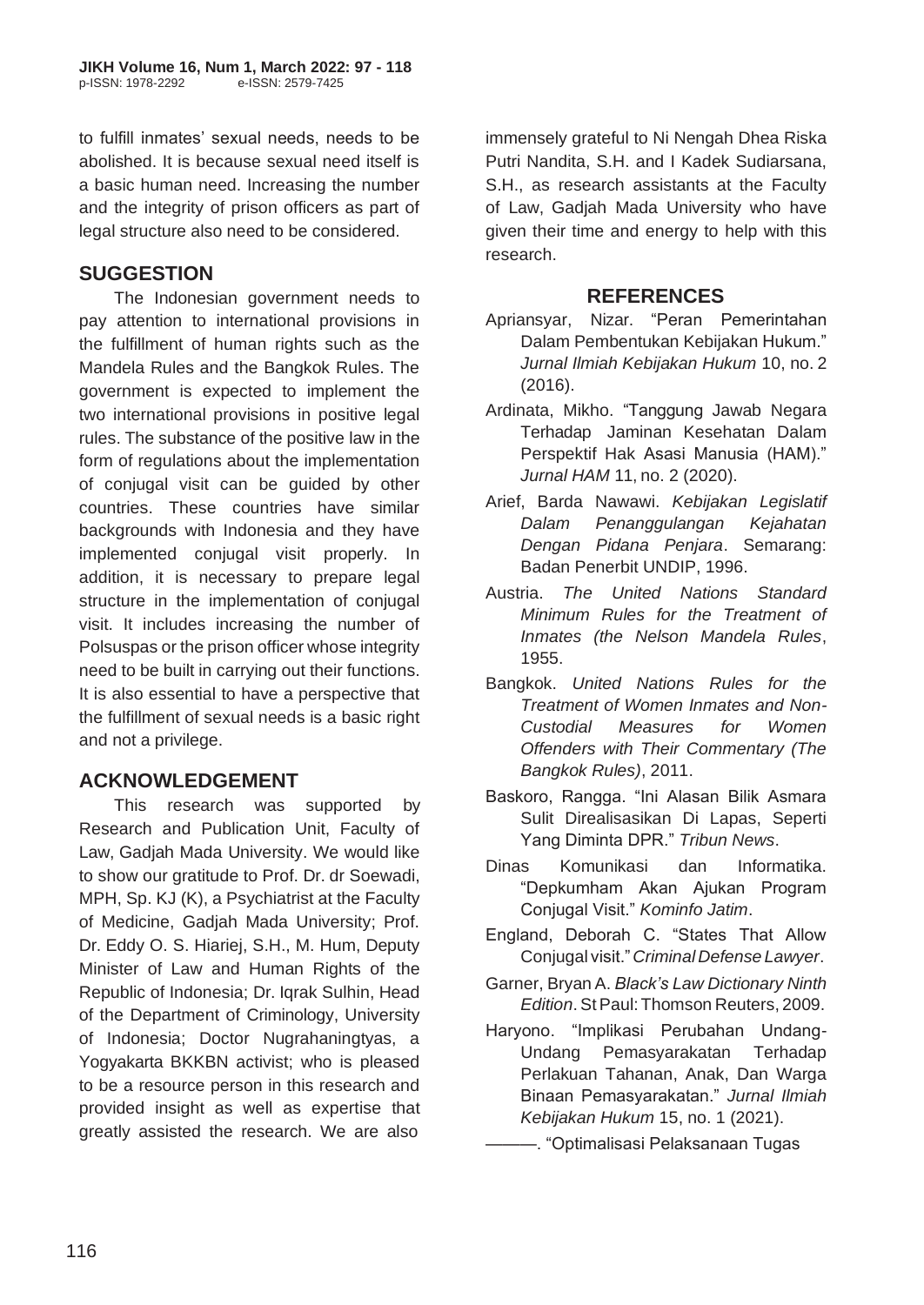Dan Fungsi Lapas Terbuka Dalam Proses Asimilasi Narapidana." *Jurnal Ilmiah Kebijakan Hukum* 12, no. 3 (2018).

- Hiariej, Eddy O.S. *Prinsip-Prinsip Hukum Pidana Edisi Revisi*.Yogyakarta: Cahaya Atma Pustaka, 2016.
- Hiskey, Daven. "So What Are the Actual Rules with Conjugal visit and How Did They Get Their Start?" *Today I Found Out*.
- Huda, M. Nur. "Jumlah Napi Perempuan Di Indonesia Melonjak Tajam Sejak 2014." *Tribun News*.
- Human Rights Commission. "Prison Inmates Connecting with Family Members." *Rights: Quarterly Magazine*.
- International Planned Parenthood Federation (IPPF). *Sexual Rights: An IPPF Declaration*. London: International Planned Parenthood Federation (IPPF) Publisher, 2008.
- Johari, Aarefa. "Even Saudi Arabia Allows Inmates to Receive Conjugal visit." *Scroll.In*.
- Kusmaryanto, Carolus Boromeus. "HakAsasi Manusia Atau Hak Manusiawi?" *Jurnal HAM* 12, no. 3 (2021).
- Langden, Ni Nyoman Ome Tania, and I Nengah Suantra. "Tinjauan Yuridis Urgensi Kebijakan Conjugal Visit Sebagai Pemenuhan Hak Bagi Narapidana." *Jurnal Kertha Wicara* 7, no. 4 (2018).
- McLeod, Saul. "Maslow's Hierarchy of Needs." *Simply Psychology*.
- Novian, Rully, Supriyadi Widodo Eddyono, Ajeng Gandini Kamilah, Sustira Dirga, Carla Nathania, Erasmus A.T. Napitupulu, Syahrial Martanto Wiryawan, and Adhigama Andre Budhiman. *Strategi Menangani Overcrowding Di Indonesia, Penyebab, Dampak, Dan Penyelesaiannya*. Jakarta: Institute for Criminal Justice Reform (ICJR), 2018.
- Nugrahani, Ely Rahmatika, Amalia Kusumaningsih, Nurilla Kholida, Siti Kholifah, and Ah Yusuf. "Sexual Activity of Male and Female Inmates in Prison

and The Impact on Sexual Orientation - A Systematic Review." In *Proceedings of the 9th International Nursing Conference*, 406–412. SCITEPRESS - Science and Technology Publications, 2018.

- Nugroho, Okky Chahyo. "Pemenuhan Hak Atas Kebutuhan Seksual Warga Binaan Pemasyarakatan." *Jurnal HAM* 6, no. 2 (2015): 36–45.
- Nurhardianto, Fajar. "Sistem Hukum Dan Posisi Hukum Indonesia." *Jurnal TAPIs* 11, no. 1 (2015).
- Pemerintah Republik Indonesia. *Undang-Undang Nomor 12 Tahun 1995 Tentang Pemasyarakatan*, 1995.
	- ———. *Undang-Undang Nomor 39 Tahun 1999 Tentang Hak Asasi Manusia*, 1999.
- Primawardani, Yuliana. "Perawatan Fisik Terkait Penyediaan Makanan Dan Minuman Bagi Narapidana Di Lembaga Pemasyarakatan Ditinjau Dari Pendekatan Hak Asasi Manusia." *Jurnal Ilmiah Kebijakan Hukum* 11, no. 2 (2017).
- Priyatno, Dwija. *Sistem Pelaksanaan Pidana Penjara Di Indonesia*. Bandung: Refika Aditama, 2006.
- Raga, Suzanne. "9 Arresting Facts about Conjugal visit." *Mental Floss*.
- Sanburn, Josh. "Mississippi Ending Conjugal visit for Inmates." *TIME USA*.
- Sanusi, Ahmad. "Evaluasi Pelaksanaan Pembinaan Narapidana Di Lembaga Pemasyarakatan Terbuka." *Jurnal Ilmiah Kebijakan Hukum* 13, no. 2 (2019).
- Saputra, Erandhi Hutomo. "DirjenPAS Sudah Sediakan Bilik Asmara Di 3 Lapas." *Kumparan*.
- Simbolon, Huyogo. "Fahmi Darmawansyah Akui Berikan Mobil Dan Uang Untuk KaLapas Sukamiskin." *Liputan 6*.
- Situmorang, Victorio Hariara. "Lembaga Pemasyarakatan Sebagai Bagian Dari Penegakan Hukum." *Jurnal Ilmiah Kebijakan Hukum* 13, no. 1 (March 27, 2019): 85. [http://ejournal.balitbangham.](http://ejournal.balitbangham/) go.id/index.php/kebijakan/article/ view/591.